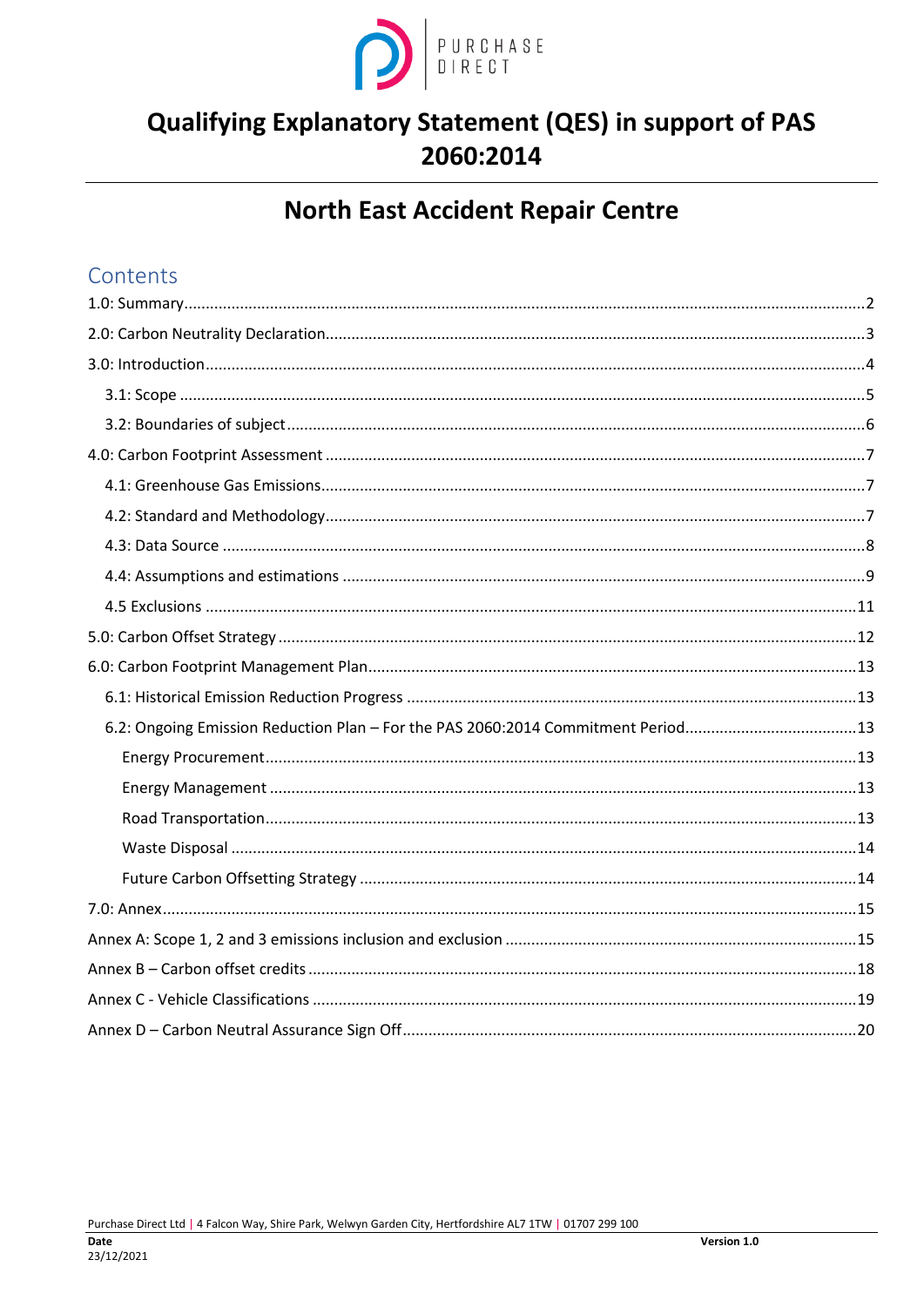

### <span id="page-1-0"></span>1.0: Summary

North East Accident Repair Centre, from this point on shall be referred to as NEARC, is a group of accident repair centres; Trewicks Accident Repair Centre Limited, Berrys Accident Repair Centre Limited, Clarks Coachbuilders Limited. NEARC provide a full range of services in vehicle collision and body repair. Undertaking work from private individuals, fleets, management companies and insurers, the scope of repairs range from passenger vehicles up to light commercial vehicles. Services include, but are not limited to, collision repair, wheel rim repair, dent repair/ paintless dent removal, air conditioning, vehicle diagnostics, paint scratch repair, glass replacement, tyre installation and wheel alignment.

In 2021, NEARC achieved carbon neutrality for Scope 1 and 2 emissions and Scope 3 emissions estimated to be 1% or more of the total carbon footprint (with the exception of those that fall under the scope of the customer), for the baseline year 1<sup>st</sup> January 2021 – 31<sup>st</sup> December 2021. The current commitment to maintain the status of carbon neutrality extends to 2022. This report, referred to as the Qualifying Explanatory Statement (QES), contains all the relevant documentation to support NEARC's commitment to and claim of achieved carbon neutrality as defined in PAS 2060:2014.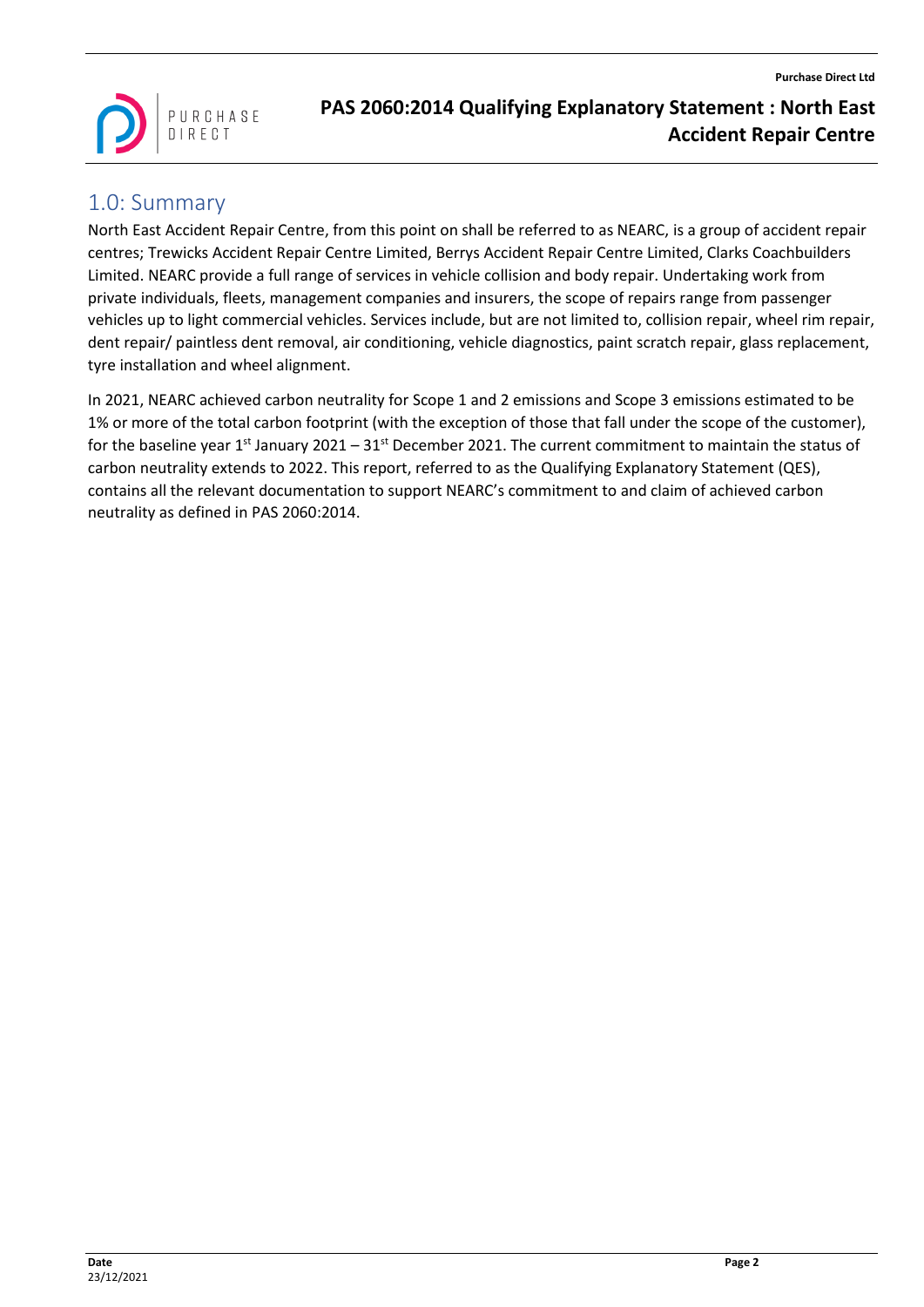

# <span id="page-2-0"></span>2.0: Carbon Neutrality Declaration

"Carbon neutrality of NEARC's Scope 1 and 2 emissions and Scope 3 emissions estimated to be 1 % or more of the total carbon footprint (with the exception of those that fall under the scope of the customer), achieved by NEARC in accordance with PAS 2060:2014 at  $1<sup>st</sup>$  January 2022 with commitment to maintain to 31<sup>st</sup> December 2022 for the period commencing  $1<sup>st</sup>$  January 2021, Purchase Direct Ltd other party declared."

| Sign:     |                     |
|-----------|---------------------|
| Name:     | $C$ curca?<br>CG UN |
| Position: | $\eta$ + $CT$       |
| Date:     | 511222              |

For and on behalf of NEARC.

As the first declaration of commitment, this QES contains all the required information on the carbon neutrality of the given subject, and has been made publicly available via NEARC's website.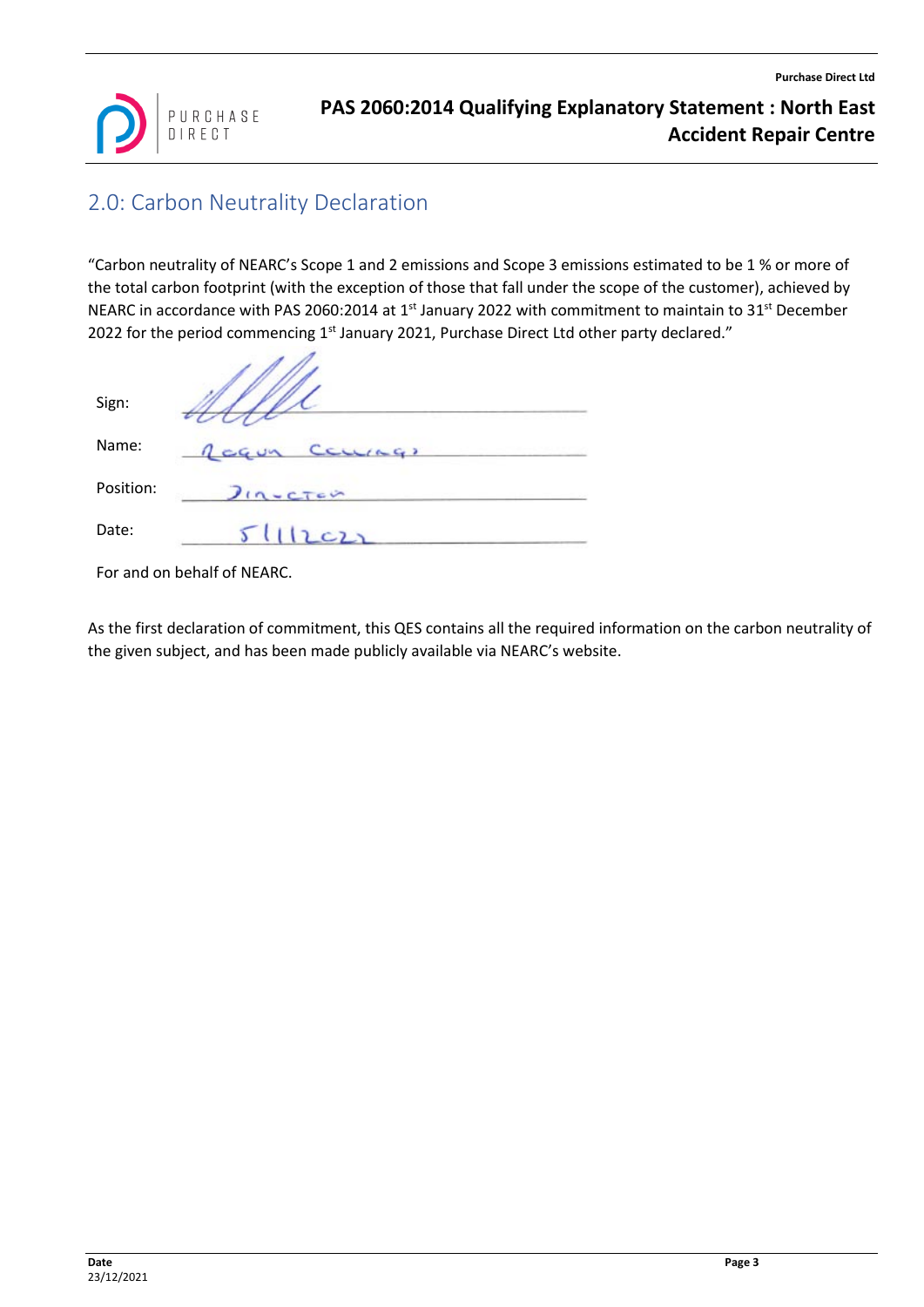

# <span id="page-3-0"></span>3.0: Introduction

This document forms the Qualifying Explanatory Statement to demonstrate that NEARC has achieved carbon neutrality. The carbon footprint has been quantified in accordance with PAS 2060:2014 and carbon credits purchased to offset the carbon footprint. This has been made publicly available via NEARC's website.

NEARC has a carbon management plan in place to reduce their carbon intensity footprint and demonstrate commitment to being carbon neutral in accordance with PAS 2060:2014 until the calendar year end of 2022.

Table 1 documents PAS 2060:2014 required information for a QES supporting a declaration of commitment and achievement of carbon neutrality.

*Table 1: PAS 2060:2014 Qualifying Explanatory Statement Information Summary*

| PAS 2060:2014 Information Requirement             | Information as it relates to North East Accident Repair       |
|---------------------------------------------------|---------------------------------------------------------------|
|                                                   | <b>Centre</b>                                                 |
| Entity making PAS 2060:2014 declaration           | North East Accident Repair Centre                             |
| Subject of PAS 2060:2014 declaration:             | The three bodyshops, offices and fleets operated by           |
|                                                   | NEARC.                                                        |
| Individual(s) responsible for the evaluation      | Roger Collings, Director                                      |
| and provision of data necessary for the           | <b>Purchase Direct Ltd</b>                                    |
| substantiation of the declaration (including      |                                                               |
| that of preparing, substantiating,                |                                                               |
| communicating and maintaining the                 |                                                               |
| declaration)                                      |                                                               |
| <b>Function of Subject:</b>                       | NEARC are an accident repair centre group, providing a        |
|                                                   | full range of services in vehicle collision and body repair.  |
| Activities required for the subject to fulfil its | The activities required to provide automotive vehicle         |
| function                                          | servicing and repair include;                                 |
|                                                   | Collision repair, wheel rim repair, dent repair/<br>$\bullet$ |
|                                                   | paintless dent removal, air conditioning, vehicle             |
|                                                   | diagnostics, paint scratch repair, glass                      |
|                                                   | replacement, tyre installation and wheel                      |
|                                                   | alignment.                                                    |
| Rationale for selection of the subject:           | The scope and subject of this PAS2060 includes all            |
|                                                   | emissions based on the operational control principle          |
|                                                   | defined in the 2014 WRI GHG Protocol - Corporate              |
|                                                   | Accounting Standard. This enables the business to have        |
|                                                   | direct influence over the reduction of emissions and take     |
|                                                   | necessary steps to achieving carbon neutrality.               |
| Type of conformity assessment has been/is to      | OVP-3 - Other party validated - unified                       |
| be undertaken                                     |                                                               |
| Baseline date for PAS 2060:2014 programme         | 1st January 2021                                              |
| <b>Achievement Period</b>                         | $1st$ January 2021 - 31st December 2021                       |
| <b>Qualifying Date</b>                            | 1st January 2022                                              |
| <b>Commitment Period</b>                          | 1st January 2022 - 31st December 2022                         |

This Qualifying Explanatory Statement contains information pertaining to the subject's carbon neutrality and has been collated and reviewed by Purchase Direct Ltd. as other party validation. Any and all information herein is believed to be correct at the time of publishing. Should any information come to light that would affect the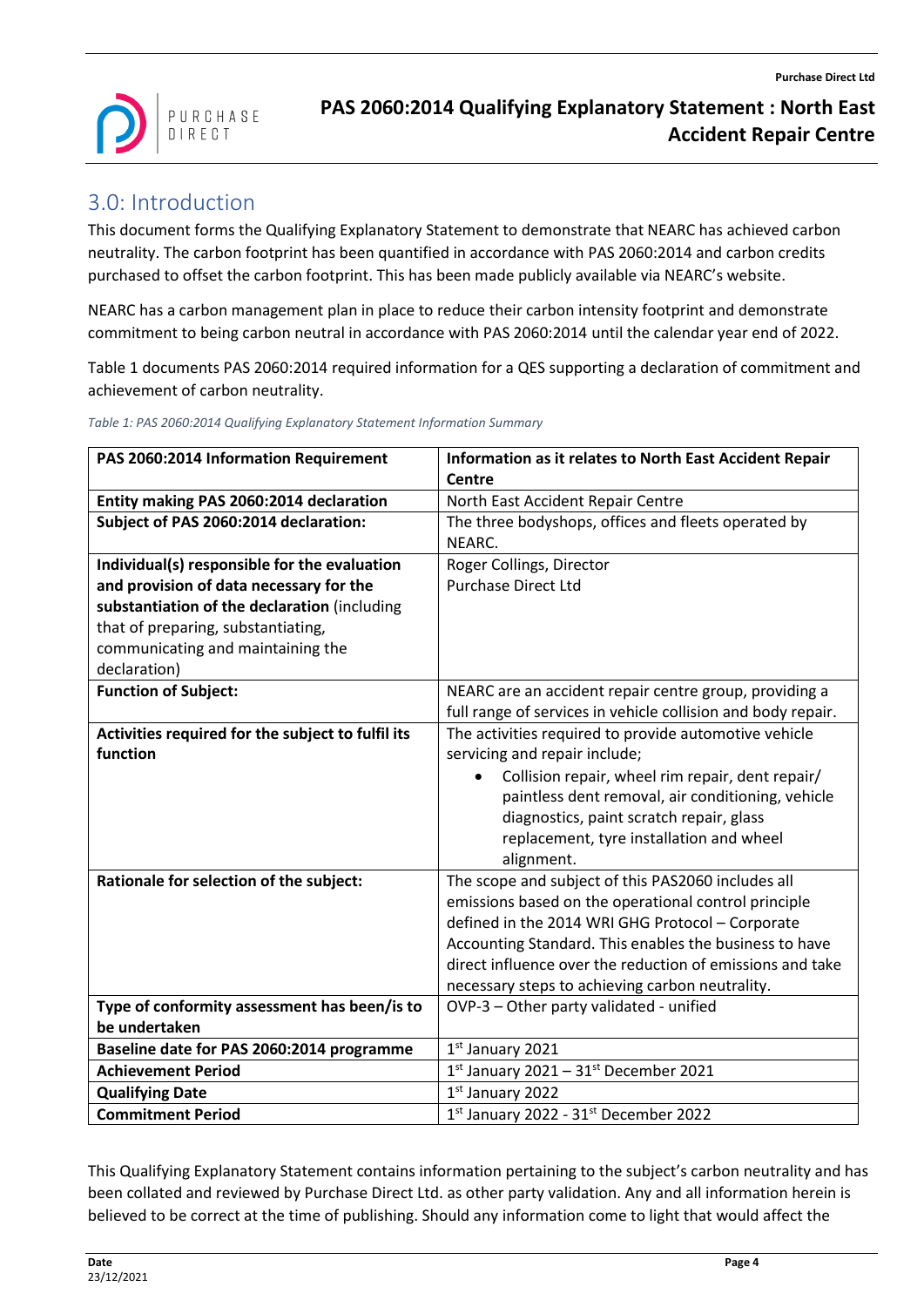

validity of the statements made, this document will be updated to accurately reflect the subject's current status with regards to carbon neutrality.

#### <span id="page-4-0"></span>3.1: Scope

The achievement and commitment to maintain carbon neutrality covers all Scope 1 and Scope 2 greenhouse gas (GHG) emissions that arise from NEARC's operations and Scope 3 emissions listed in [Table 3.](#page-6-3) These emissions can be impacted through a Carbon Management Plan, detailed i[n 6.0: Carbon Footprint Management Plan.](#page-12-0) [Table 2](#page-4-1) describes emission scopes and the activities that generate direct and indirect emissions.

<span id="page-4-1"></span>*Table 2: Emission Scope Description.*

| <b>GHG Protocol Scope</b>                  | <b>Definition</b>                                                                                                                                                                                                                                                                                                                                                                         |
|--------------------------------------------|-------------------------------------------------------------------------------------------------------------------------------------------------------------------------------------------------------------------------------------------------------------------------------------------------------------------------------------------------------------------------------------------|
| Scope 1 (Direct) GHG emissions             | These include emissions from activities owned or controlled by the<br>organisation that directly release emissions into the atmosphere.<br>Examples of Scope 1 emissions include emissions from combustion<br>in owned or controlled boilers, furnaces, vehicles; emissions from<br>chemical production in owned or controlled process equipment.                                         |
| Scope 2 (Energy indirect) GHG<br>emissions | These include emissions released into the atmosphere associated<br>with consumption of purchased electricity, heat, steam and cooling.<br>These are indirect emissions that are a consequence of an<br>organisation's activities, but which occur at sources they do not own<br>or control.                                                                                               |
| Scope 3 (Other indirect) GHG<br>emissions  | Emissions that are a consequence of organisational actions, which<br>occur at sources which are not owned or controlled by that<br>organisation and which are not classed as Scope 2 emissions.<br>Examples of Scope 3 emissions are business travel by means not<br>owned or controlled by the organisation, waste disposal which is not<br>owned or controlled, or purchased materials. |

Scope 3 emissions beyond that stated i[n Table 3](#page-6-3) are not included in this commitment to carbon neutrality because Scope 3 emission estimates are not reliable. Any further exclusion justifications can be found in Section [4.5 Exclusions.](#page-10-0) In line with PAS 2060:2014 guidance, emission sources estimated to contribute less than 1% of the total carbon footprint have also been excluded. The total excluded emissions does not equate to more than 5% of the total carbon footprint. Where a single source contributes more than 50% of the total emissions, the 95% threshold has been applied to the remaining sources of emissions.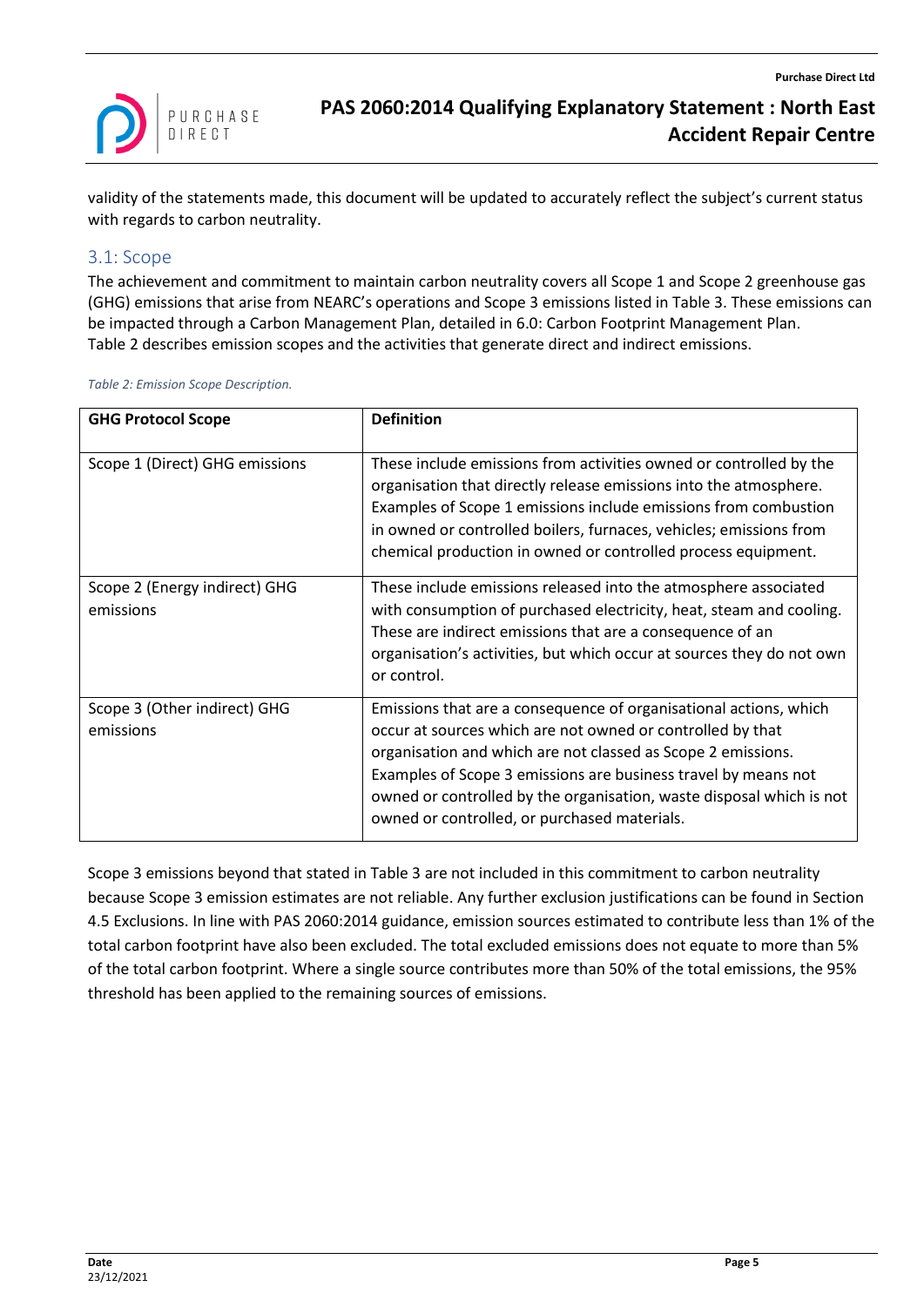



\*In order to remove the effects of Covid19 and to provide a more accurate representation of the business' carbon footprint, the baseline period uses data from the period 1st January 2019 - 31st December 2019.

*Figure 1: Carbon neutrality timeline.*

NEARC intends to follow the Carbon Neutrality timeline in accordance with **Error! Reference source not found.**. T he baseline period of 1<sup>st</sup> January 2021 - 31<sup>st</sup> December 2021 uses data from the period 1<sup>st</sup> January 2019 to 31<sup>st</sup> December 2019 as a proxy. This is because extensive lockdown periods imposed by the Covid19 pandemic during 2020 and 2021 majorly impacted businesses' consumption, production and activities, both within onsite activities as well as through the entire supply chain. Therefore, in order to remove the effects of the Covid19 pandemic on the baseline period, 2019 data has been used as a proxy to provide a more accurate and reliable representation of NEARC's GHG emissions.

### <span id="page-5-0"></span>3.2: Boundaries of subject

NEARC is a group of accident repair centres; Trewicks Accident Repair Centre Limited, Berrys Accident Repair Centre Limited, Clarks Coachbuilders Limited, providing a full range of services in vehicle collision and body repair.

The declaration of carbon neutrality covers greenhouse gas (GHG) emissions relating to NEARC's organisational boundary. The operational control approach has been used to define NEARC's organisational boundary. All material emission sources required by PAS 2060:2014 standards have been reported for which NEARC deems themselves responsible, with the exception of those that fall under the scope of the customer. The scope of the customer is defined by activities, services or products which are passed onto the customer either permanently or for a limited time and remain under their responsibility. NEARC has no influence over the way the customer uses or disposes of these products or services and therefore falls outside of NEARC's boundary.

The GHGs reported here relate to the locations where NEARC can employ their own operating policies and therefore wield the most control to reduce GHG emissions.

NEARC have maintained records of all source data and calculations.

The definition of the subject will remain unchanged through each and every stage of the methodology. In the event that material change to the subject described above does occur, the sequence shall be re-started on the basis of a newly defined subject.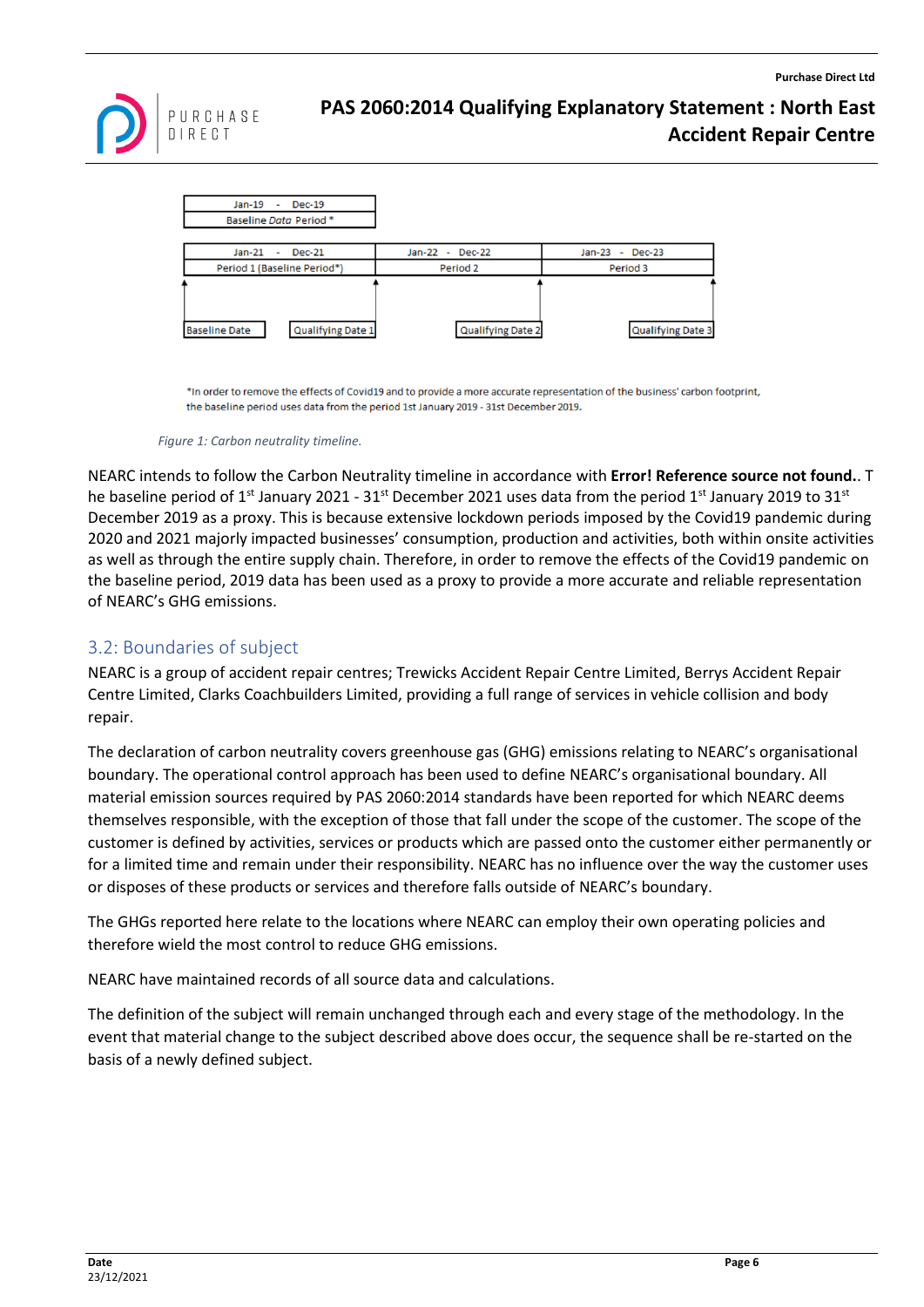

# <span id="page-6-0"></span>4.0: Carbon Footprint Assessment

### <span id="page-6-1"></span>4.1: Greenhouse Gas Emissions

All Scope 1 & 2 GHG emissions within NEARC's organisational boundary, as outlined previously, are included and summarised in [Table 3,](#page-6-3) alongside selected Scope 3 emissions.

<span id="page-6-3"></span>*Table 3: Scope 1, 2 & 3\*<sup>1</sup> GHG emissions*

| GHG emissions 1st April 2019 to 31st March 2020 |                                                                                              |                                                       |                                                   |  |  |
|-------------------------------------------------|----------------------------------------------------------------------------------------------|-------------------------------------------------------|---------------------------------------------------|--|--|
| <b>Scope</b>                                    | <b>Emission source</b>                                                                       | <b>Emission</b><br><b>Tonnes</b><br>CO <sub>2</sub> e | Percentage<br>of Total<br><b>Footprint</b><br>(%) |  |  |
| Scope 1 - Direct                                | Scope 1: Building Energy - Fossil Fuel Consumption                                           | 252.87                                                | 45.4%                                             |  |  |
| emissions                                       | Scope 1: Vehicle Fuel Combusion Emisisons                                                    | 68.56                                                 | 12.3%                                             |  |  |
|                                                 | Scope 1: Business Activities - Fossil Fuel Consumption                                       | 0.003                                                 | 0.001%                                            |  |  |
|                                                 | Scope 1: Subtotal (tonnes CO <sub>2</sub> e)                                                 | 321.43                                                | 57.7%                                             |  |  |
| Scope 2 - Indirect<br>emissions                 | Scope 2: Purchased Electricity                                                               | 108.44                                                | 19.5%                                             |  |  |
|                                                 | Scope 2: Subtotal (tonnes CO <sub>2</sub> e)                                                 | 108.44                                                | 19.5%                                             |  |  |
| Scope 3 - Other                                 | Scope 3: Purchased Electricity Transmission & Distribution                                   | 9.21                                                  | 1.7%                                              |  |  |
| indirect emissions                              | Scope 3: Well-to-tank Building Energy - Fossil Fuel<br>Consumption                           | 32.59                                                 | 5.8%                                              |  |  |
|                                                 | Scope 3: Manufacture of Paints, Varnishes & Ink                                              | 78.79                                                 | 14.1%                                             |  |  |
|                                                 | Scope 3: Wholesale and Retail Trade and Repair Services of<br>Motor Vehicles and Motorcycles | 6.72                                                  | 1.2%                                              |  |  |
|                                                 | Scope 3: Subtotal (tonnes CO <sub>2</sub> e)                                                 | 127.31                                                | 22.8%                                             |  |  |
|                                                 | <b>Total GHG emissions (Scope 1 to 3)</b>                                                    | 557.18                                                | 100.00%                                           |  |  |
|                                                 | <b>Annual Turnover (£m)</b>                                                                  | 7.03                                                  |                                                   |  |  |
|                                                 | Intensity Ratio: Turnover (tCO <sub>2</sub> e/£m)                                            | 79.25                                                 |                                                   |  |  |

### <span id="page-6-2"></span>4.2: Standard and Methodology

GHG emissions have been calculated in accordance with the WBCSD-WRI Greenhouse Gas Protocol (revised edition, dated March 2014), produced by the World Business Council for Sustainable Development (WBCSD) and the World Resources Institute (WRI). This is a globally recognised standard and is best practice for a carbon footprint calculation. As stated by PAS 2060:2014, the GHG Protocol methodology can be presumed to meet the requirements of PAS 2060:2014.

NEARC categorises its GHG Emissions as Scope 1, 2 or 3 as referred to in the WBCSD-WRI Greenhouse Gas Protocol (revised edition, dated March 2014).

Carbon multipliers, fuel densities and calorific values have all been sourced from UK Government DEFRA's 2019 conversion factors<sup>2</sup> (unless otherwise stated within backing data) and emissions have been expressed in terms of Carbon Dioxide Equivalent  $(CO_2e)$ .

<sup>1</sup> \**selected scope 3 emissions estimated to account for 1% or more of the subject's total GHG emissions.*

<sup>2</sup> <https://www.gov.uk/government/publications/greenhouse-gas-reporting-conversion-factors-2019>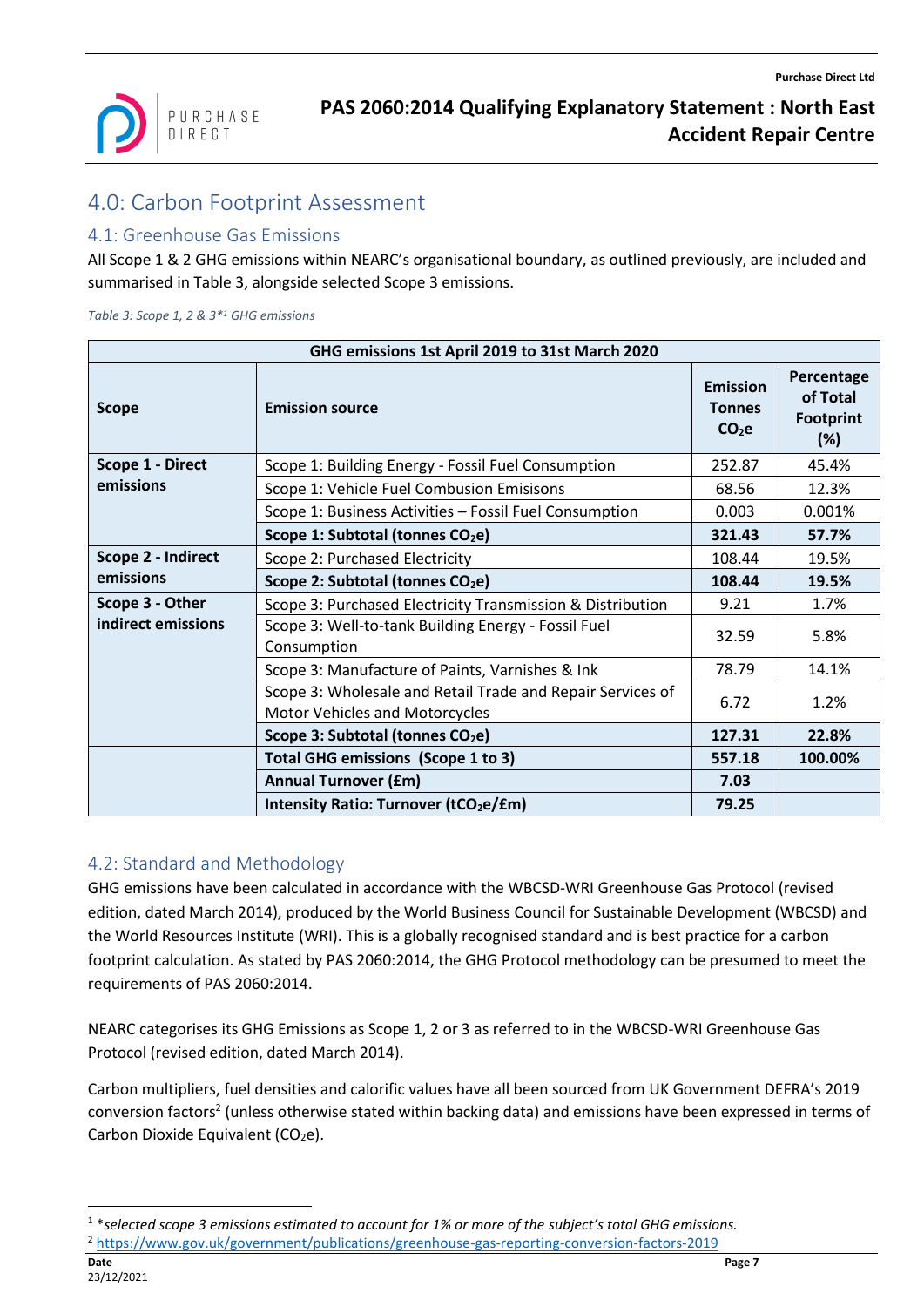

BEIS' 2019 weekly road fuel prices<sup>3</sup> have been utilised where only fuel spend is available with additional factors from the International Energy Agency (2019) and Bitzer 20 for refrigeration gases.

Gas and electricity data has been collated by NEARC's energy consultants (Purchase Direct Ltd) for all utility supplies across the company's estate. NEARC have provided copy bills for those supplies currently outside of their remit.

The majority of vehicle fuel is purchased with fuel cards. The fuel card transactions have been cross referenced against fleet records, and card names and vehicle registrations analysed to identify, wherever possible, how the fuel has been used. Where fuel use could not be determined, it has been proportionately allocated across known fuel use categories. Each fuel use category has been further categorised as for business or given away, specifically with customer, courtesy or loan fuel considered to be given away. Only business fuel has been included in this carbon report. In some instances, it has been necessary to extrapolate fuel use from a sample month of data. Some fuel purchases have also been made outside of fuel cards and only spend data is available for these. In this instance, the spend has been allocated to the company vehicle assigned to the card holder during the date of purchase, and either petrol or diesel is assigned according to the vehicle in question. If the proportion of business mileage to personal mileage was not available, the subject estimated the proportion of business to personal mileage. It is noted that this brings about an element of uncertainty. These instances are documented. Annex C details the vehicle classifications used and relative descriptions.

Quantities of refrigeration top up during maintenance have been used as a proxy to estimate refrigerant leakage and relative GHG emissions.

All emission factors used within calculation methods have been noted within the backing data. Where specific emission factors for Scope 3 products and services are not yet available either within UK Government DEFRA's 2019 conversion factors, from the source, supplier, or within the relative industry, annual spend against Standard Industrial Classification (SIC) codes have been used. Relative emissions have been calculated using the Office for National Statistic's Atmospheric emissions: greenhouse gas emissions intensity by industry<sup>4</sup>. Every effort will be made to work with suppliers and manufacturers in order to obtain the most accurate emission factors in future.

Procured renewable electricity and gas is accounted in accordance with the WBCSD-WRI Scope 2 Guidance on procured renewable energy (2015).

The methodology employed minimises uncertainly and yields accurate, consistent and reproducible results whilst applying a conservative approach that precludes underestimation. The carbon footprint calculation is a best estimate based on reasonable costs and resources of evaluation.

### <span id="page-7-0"></span>4.3: Data Source

Primary and secondary data have been used to quantity the carbon footprint. Primary data has been used to quantify emissions wherever possible, with secondary data only used where primary data was not available.

<sup>3</sup> <https://www.gov.uk/government/statistics/weekly-road-fuel-prices>

<sup>4</sup>[https://www.ons.gov.uk/economy/environmentalaccounts/datasets/ukenvironmentalaccountsatmosphericemissionsgreen](https://www.ons.gov.uk/economy/environmentalaccounts/datasets/ukenvironmentalaccountsatmosphericemissionsgreenhousegasemissionsintensitybyeconomicsectorunitedkingdom) [housegasemissionsintensitybyeconomicsectorunitedkingdom](https://www.ons.gov.uk/economy/environmentalaccounts/datasets/ukenvironmentalaccountsatmosphericemissionsgreenhousegasemissionsintensitybyeconomicsectorunitedkingdom)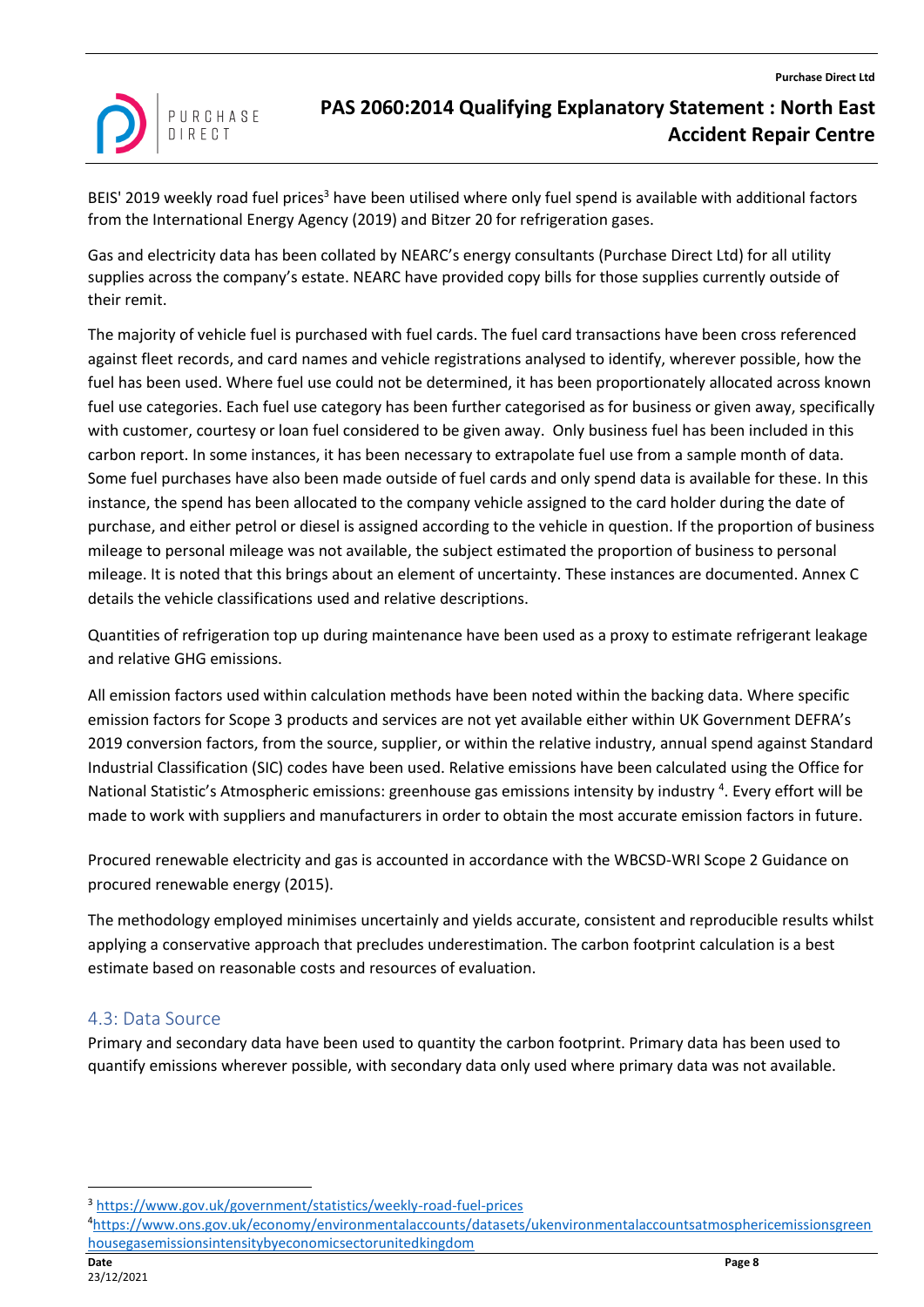

### <span id="page-8-0"></span>4.4: Assumptions and estimations

Where it was not possible to obtain 12 months of actual consumption for gas (Scope 1) and electricity (Scope 2) in order to determine relative GHG emissions, consumption was estimated. There are a number of methods which can be used for estimation of consumption;

1. Direct Comparison

If actual data for the benchmark data period is not available, actual data from an alternate, comparable period will be used if possible.

#### 2. Pro-rata Extrapolation

Where some consumption data is available, an extrapolation method will be used to estimate 12 months of consumption. Where appropriate a seasonal profile will be applied to the extrapolation. Purchase Direct's seasonal profiles are calculated from actual consumption from around 150 other bodyshops they work with, these are:

|             | Jan   | Feb  | Mar  | $\cdots$<br>April | May  | June | July | Aug  | Sep  | Oct   | <b>Nov</b> | Dec   |
|-------------|-------|------|------|-------------------|------|------|------|------|------|-------|------------|-------|
| Electricity | 9.8%  | 9.2% | 9.5% | $8.0\%$           | 7.6% | 7.4% | 8.0% | 7.6% | 7.3% | 8.4%  | 8.8%       | 8.4%  |
| Gas         | 10.6% | 9.6% | 5.3% | 4.8%              | 4.7% | 4.2% | 5.0% | 8.2% | 9.6% | 12.5% | 13.4%      | 12.1% |

If it is not appropriate to apply the seasonal profiles a straight extrapolation will be used, for example 75,000kW consumed over 9 months would be extrapolated up to 100,000 kW. Extrapolated Annual Quantities (AQ) will be highlighted within the backing data.

3. Supplier Estimation

For mains electricity and gas, where there is insufficient data available, an estimated AQ will be taken from the supplier. A supplier estimated AQ will be highlighted within the backing data.

4. Benchmarking

This method will only be used where there is little or no consumption data available and no supplier estimate available. A site of similar size and with similar services/functions will be selected and it's AQs used as estimate figures. Benchmarking estimations will be highlighted within the backing data.

Quantities of refrigeration top ups during maintenance have been used to estimate refrigerant leakage and relative GHG emissions. It was assumed that the equivalent amount topped up is equivalent to the amount of refrigerant leaked and is used as a proxy in the calculations. Where quantities of refrigeration top up were not available but a top up during maintenance has been confirmed, this was estimated in line with industry research, including that of Chapter 5 of the IPCC/TEAP Special Report: Safeguarding the Ozone Layer and the Global Climate System<sup>5</sup> and 2002 Report of the Refrigeration, Air Conditioning and Heat Pumps Technical Options Committee<sup>6</sup>.

GHG emissions intensity figures within the Office for National Statistic's Atmospheric emissions: greenhouse gas emissions intensity by industry, were calculated by dividing the level of GHG emissions by Gross Value Added (GVA). GVA is defined as "the difference between output and intermediate consumption for any given industry"?.

<sup>&</sup>lt;sup>5</sup> IPCC/TEAP Special Report: Safeguarding the Ozone Layer and the Global Climate System. Chapter 5 : Residential and Commercial Air Conditioning and Heating . Available at [: https://archive.ipcc.ch/pdf/special-reports/sroc/sroc05.pdf](https://archive.ipcc.ch/pdf/special-reports/sroc/sroc05.pdf) <sup>6</sup> 2002 Report of the Refrigeration, Air Conditioning and Heat Pumps Technical Options Committee. Available at : <https://wedocs.unep.org/bitstream/handle/20.500.11822/7796/47.pdf?sequence=2&isAllowed=y>

<sup>7</sup> Office for National Statistic's Atmospheric emissions: greenhouse gas emissions intensity by industry: [https://www.ons.gov.uk/economy/environmentalaccounts/datasets/ukenvironmentalaccountsatmosphericemissionsgreen](https://www.ons.gov.uk/economy/environmentalaccounts/datasets/ukenvironmentalaccountsatmosphericemissionsgreenhousegasemissionsintensitybyeconomicsectorunitedkingdom) [housegasemissionsintensitybyeconomicsectorunitedkingdom](https://www.ons.gov.uk/economy/environmentalaccounts/datasets/ukenvironmentalaccountsatmosphericemissionsgreenhousegasemissionsintensitybyeconomicsectorunitedkingdom)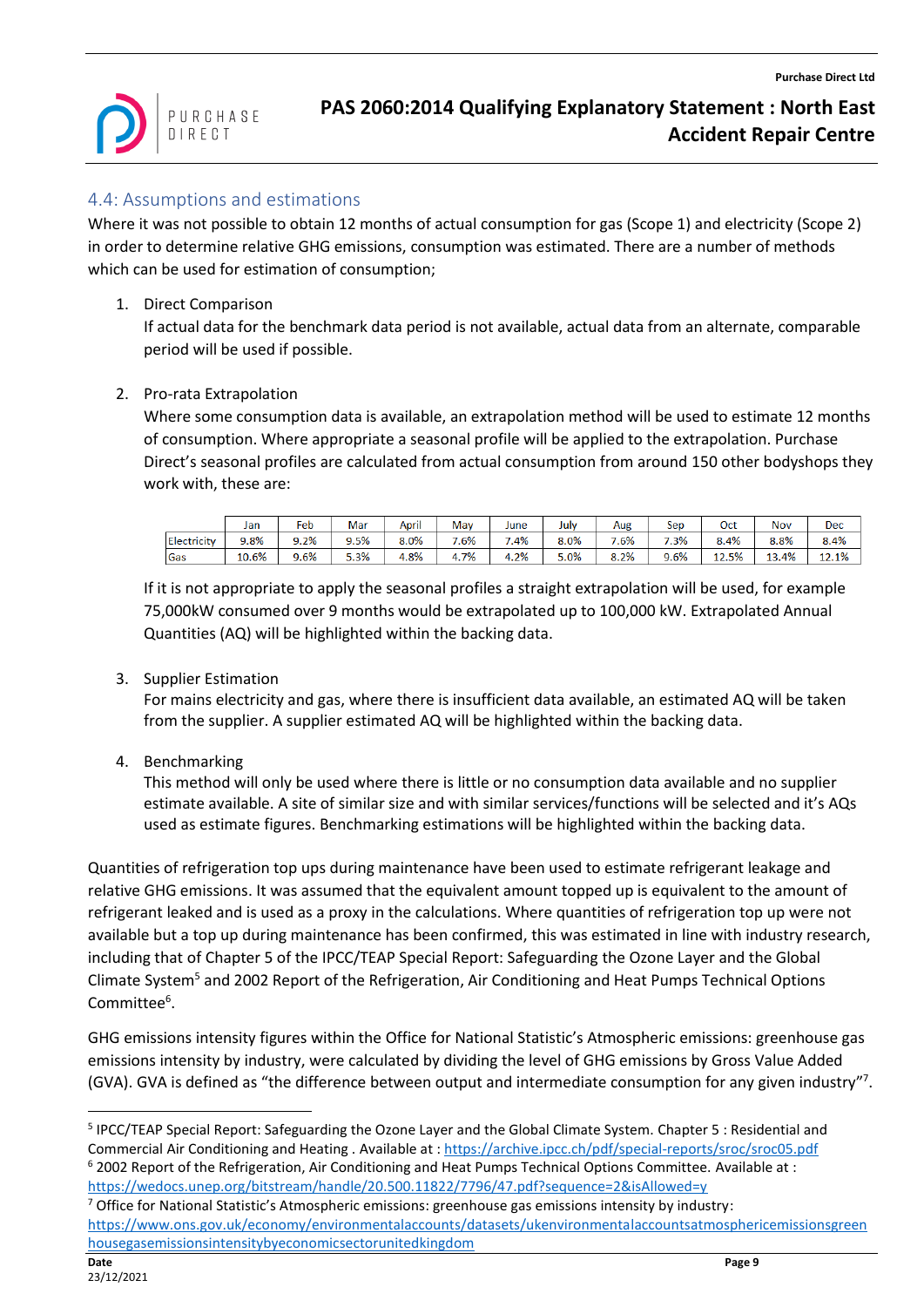

It is noted that the data obtained from NEARC is the annual spend within the SIC Code category, and not the GVA. As the GVA is unknown for the supplier or sector for each category and is not feasible or practicable to calculate, the GHG emissions across these categories use annual spend and therefore are an overestimation of GHG emissions.

Where economic value information was not available during application of the spend-based methodology (see Technical Guidance for Calculating Scope 3 Emissions Supplement to the Corporate Value Chain (Scope 3) Accounting & Reporting Standard (version 1.0)<sup>\*8</sup>), NEARC have provided an estimation of annual spend for various elements. This has been documented within the backing data.

Due diligence checks on the calculations have been performed by Purchase Direct Ltd. When calculating indirect emissions (Scope 3), the following assumptions have been made. The following list of Scope 3 categories is not exhaustive, and only lists appropriate assumptions:

Business Travel - Rail

- Reported distances have been calculated based on distance between stations as the crow flies.
- Where only spend on business travel by rail was available without distance travelled, distance has been calculated using an average of distance (km) per pound  $(E)$  spend across other journey details where this information was available. An average km/£ was applied to the spend with unknown distance to calculate journey distance. Journeys were also assumed to be return journeys for 1 passenger. The limitations of this methodology are acknowledged and have only been used where limited data was available.

Business Travel – Underground

- Reported distances have been calculated based on distance between stations along underground tube lines.
- Where only spend on business travel by Underground was available without distance travelled, distance was calculated using the lowest  $E/km$  value across a sample of 5 underground journeys within Zone 1, and applied to the known cost spend on travel. The lowest £/km value was chosen because this gives the greatest possible distance travelled and avoids underestimation.
- Journeys are based on a Single Adult Journey, using Oyster or Contactless.

Business Travel – Land

- Where only spend on business travel by land was available without distance travelled, distance has been calculated using the spend and East Herts Council Table of Fares for Hackney Carriages from 1 July 2018 (current version).
- Uber and Taxi journeys have been assumed to be outside of London, unless otherwise stated.

Business Travel – Air

- Reported distances have been calculated based on distance between airports as the crow flies.
- "Average passenger class" has been assumed for Long haul flights to/from the UK.

Road Transportation

• Reported distances from third party contractors have been assumed to be return trips where the entire journey is average laden.

<sup>8\*</sup> [https://ghgprotocol.org/sites/default/files/standards/Scope3\\_Calculation\\_Guidance\\_0.pdf](https://ghgprotocol.org/sites/default/files/standards/Scope3_Calculation_Guidance_0.pdf)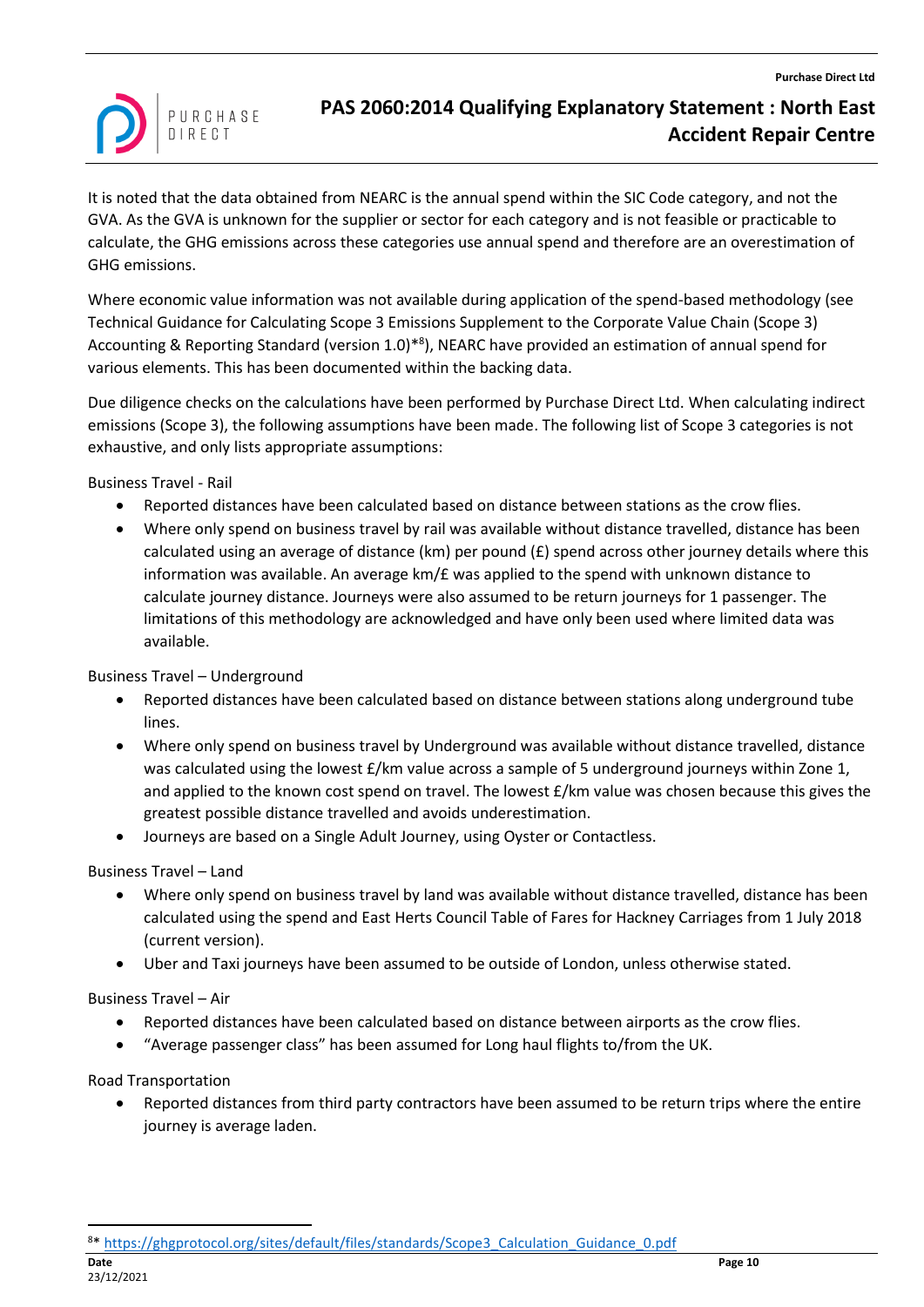

#### Waste

- Average mass of waste tyres was assumed using the Used Tyre Working Group (UTWG) average mass per tyre as stated in UK Used Tyre Working Group (2018) UK Used Tyre Mass Balance 2017.
- Mineral Oil emission factors have been used for any waste oil disposal. This is because an emission factor for synthetic engine oil not yet available, and mineral oil has similar properties.

#### Scope 3 emissions quantified by SIC Code

• Annual spend across certain SIC code categories was assumed to make up a minimal proportion of total spend for an automotive bodyshop. In addition, the Greenhouse gas emissions intensity of certain SIC code categories indicates that an automotive bodyshop is unlikely to be a large emitter in this category. Therefore, the associated Scope 3 emissions of certain SIC code categories have been assumed to be not material. This assumption has been based upon annual analysis and invoice audits across 200 automotive bodyshop sites undertaken by Purchase Direct over the past 5 years as part of their reputable procurement and cost reduction consultancy activities, as well as analysis of the ONS Greenhouse gas emissions intensity factors by industry.

### <span id="page-10-0"></span>4.5 Exclusions

Annex A outlines all inclusions and exclusions for GHG emissions.

In line with PAS 2060:2014 guidance, emission sources estimated to contribute less than 1% of the total carbon footprint have also been excluded. The total excluded emissions does not equate to more than 5% of the total carbon footprint. Where a single source contributes more than 50% of the total emissions, the 95% threshold has been applied to the remaining sources of emissions.

NEARC have confirmed there are no stored or bulk fuels and no grey fleet consumption to be incorporated.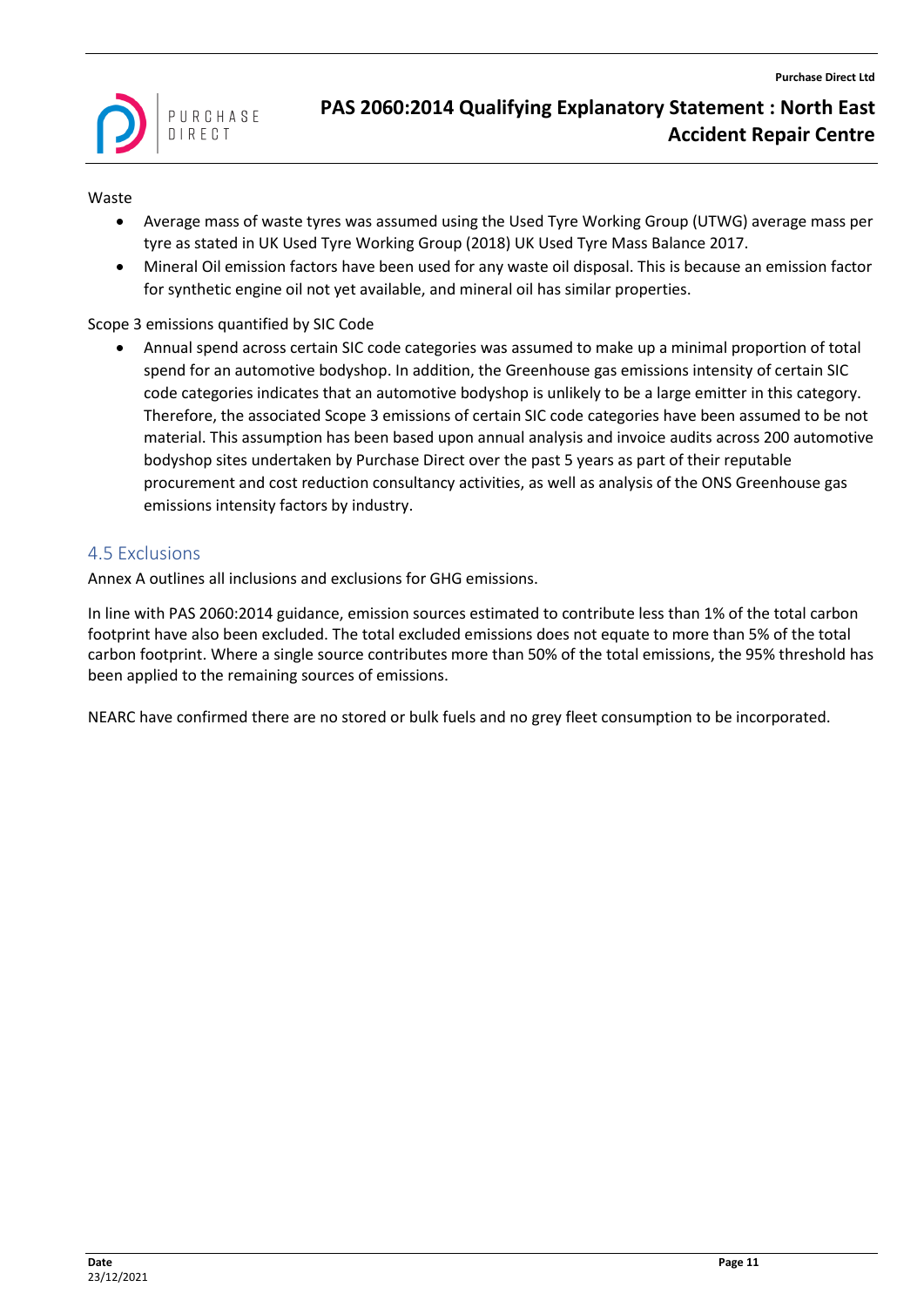

# <span id="page-11-0"></span>5.0: Carbon Offset Strategy

NEARC have purchased carbon credits to offset 100% of GHG emissions defined by the boundary of the subject [\(Table 3\)](#page-6-3), in order to achieve carbon neutrality for the first application period. Under PAS 2060:2014 standards, the offsetting methodology and credits meet the following principles:

- Credits generated or allowance credits surrendered represent genuine, additional GHG emission reductions elsewhere.
- Projects involved in delivering carbon credits meet the criteria of additionality, permanence, leakage and double counting.
- Carbon credits are verified by an independent third party verifier.
- Credits from carbon offset projects are only issued after the emission reduction associated with the offset project has taken place.
- Credits from carbon offset projects are retired within 12 months of the date of the declaration of achievement.
- Credits from carbon offset projects are supported by publicly available project documentation on a registry or equivalent publicly available record, which provides information about the offset project, quantification methodology and validation and verification procedures.
- Credits from carbon offset projects are stored and retired in an independent and credible registry or equivalent publicly available record.

NEARC has chosen to offset through the following project.

Project Details:

- Project name: 2.5 MW Rice husk based cogeneration plant at Hanuman Agro Industries Limited
- Project Number: 1667
- Location: India, Asia
- Standard: Clean Development Mechanism (CDM)
- Reference number: VC22090/2021
- Volume of credits purchased: 558 CERs
- Carbon Offset:  $558$  tCO<sub>2</sub>e
- Retirement registry: CDM Registry<https://offset.climateneutralnow.org/vchistory>
- Credits verified by UNFCCC secretariat (UN Climate Change)
- Credit Type: Type I: Renewable energy
- Time period over which credits have been generated: 07/11/2015 to 06/11/2022 Inclusive of both the dates
- Credits are valid for use in PAS 2060:2014 standard

More information about the project is available in Annex B. The cancellation of the credits has been publicly documented on NEARC's website.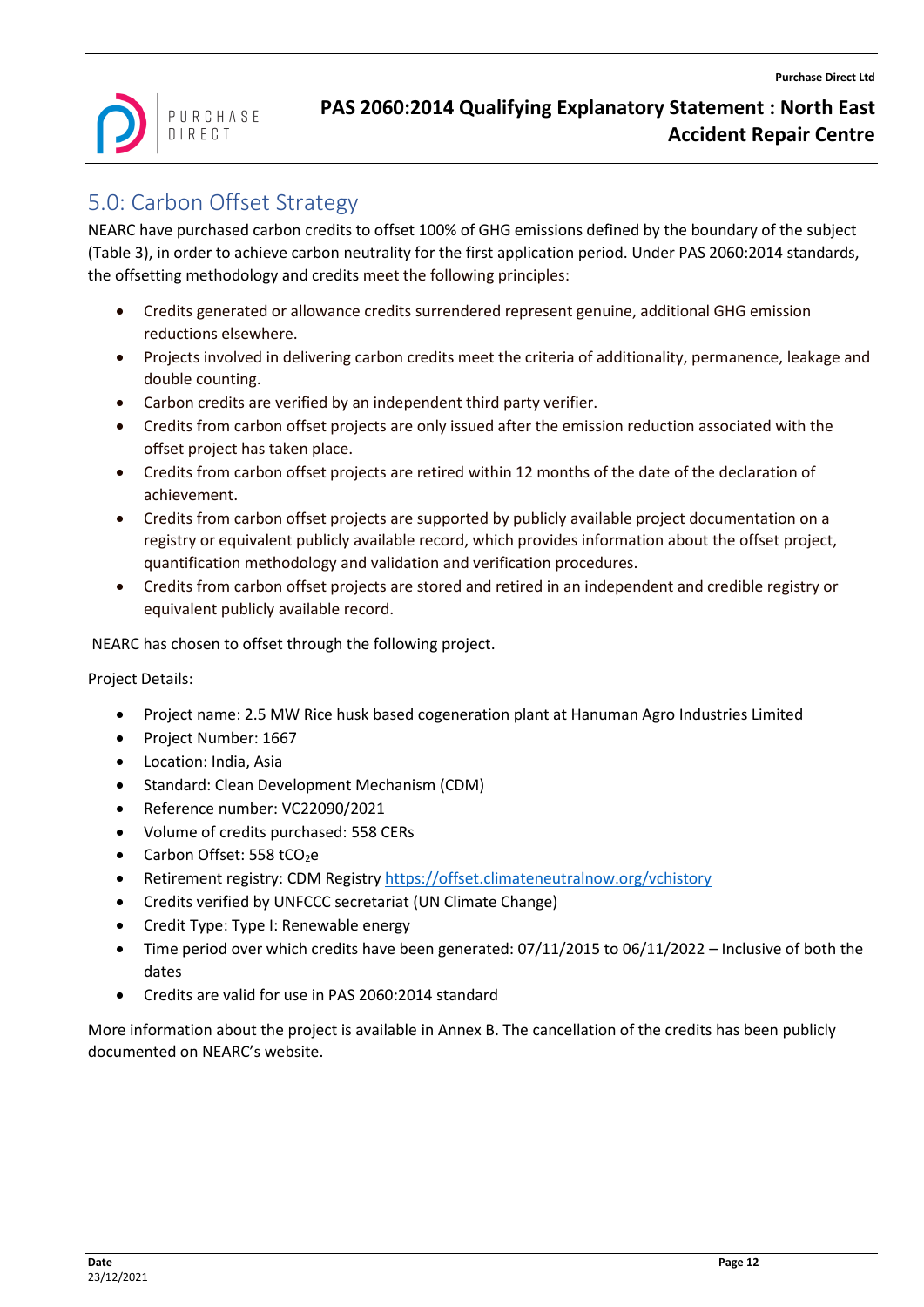

# <span id="page-12-0"></span>6.0: Carbon Footprint Management Plan

NEARC is committed to achieving carbon neutrality for the application period of 01/01/2021 – 31/12/2021 in accordance with PAS2060:2014.

NEARC aims to reduce the total carbon footprint intensity by 2% per year on an ongoing basis. This will be continually reviewed in line with NEARC's aspirations and progress.

Carbon reduction actions will be assessed against performance annually, with corrective action being implemented should the reduction target (declaration) not be met or actions not being in place.

### <span id="page-12-1"></span>6.1: Historical Emission Reduction Progress

Whilst basic historic emission reductions have been completed during several years immediately prior to the application period, the quantification of these reductions has not been completed due to the lack of reliable data. This lack of data includes the date for when these took place, and the quantification of the carbon reduction as a result. An estimation of emission reductions for these measures would be inaccurate and could result in overestimation. Therefore, emission reduction measures have not been included in quantification of the baseline Carbon Footprint, and are thought of as 'standard operational baseline practise' for the purposes of the baseline Carbon Footprint.

### <span id="page-12-2"></span>6.2: Ongoing Emission Reduction Plan – For the PAS 2060:2014 Commitment Period

The on-going plan to reduce emissions over the commitment is summarised below. These measures have been chosen as they represent the largest consumption areas across NEARC's organisational boundary, and are feasible changes that NEARC could implement to the business within the commitment period. In order to accurately calculate the emission reductions that these measures generate, the same methodology used to quantify the original Carbon Footprint shall be employed. Any assumptions, justifications or elements of uncertainty will be declared.

### <span id="page-12-3"></span>Energy Procurement

- Upon contract renewal, investigate procurement of 100% renewable electricity contracts that are Renewable Energy Guarantees of Origin (REGO) backed.
- Upon contract renewal, investigate Green Gas or carbon offset gas generation with UK suppliers.

### <span id="page-12-4"></span>Energy Management

- Investigate the installation of data loggers through Automatic Meter Read (AMR) meters on all gas and electricity supplies to provide access and visibility of HH data.
- Investigate the implementation of an Energy Audit to understand no cost, low cost and investment energy saving opportunities.
- Investigate the implementation of an Energy Management Programme. This would include the monitoring of energy consumption in relation to a baseline target to identify and correct increases in consumption.
- Implementation of a company wide energy reduction policy which aims to engage staff with behavioural changes across the business.
- Implement routine maintenance and repair of on site equipment such as air compressors, air conditioning, spray booths and heating equipment.

#### <span id="page-12-5"></span>Road Transportation

• Review opportunities to expand the electric vehicle fleet, further moving away from Internal combustion engine vehicles.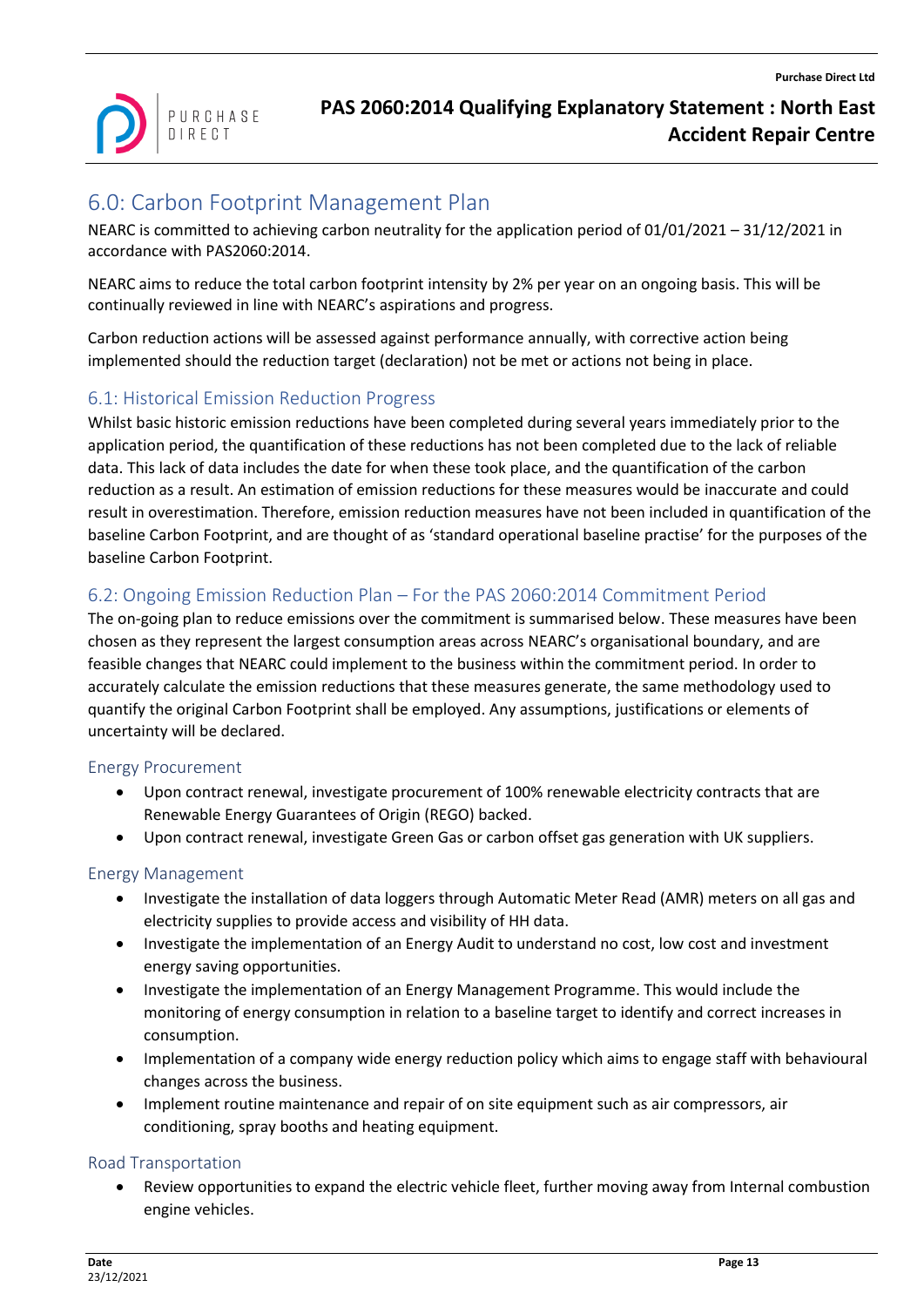

• Review onsite electrical infrastructure and supply capacity for the future implementation of Electrical Vehicle Charging infrastructure.

#### <span id="page-13-0"></span>Waste Disposal

• Upon contract renewal, investigate and review waste streams to utilise less GHG intensive waste disposal methods such as further recycling.

#### <span id="page-13-1"></span>Future Carbon Offsetting Strategy

- Following implementation of the reduction measures above, only then will NEARC implement Carbon Offsetting through carbon credits to offset any remaining GHG emissions.
- In line with the Carbon Reduction target, and assuming there is no change to operational procedures or the defined boundary it is estimated that approximately 546.04 tCO<sub>2</sub>e will be required to offset.
- Carbon Credits will be purchased In line with the current offsetting strategy and methodology (as outlined in section [5.0: Carbon Offset Strategy\)](#page-11-0) in order to align with PAS 2060:2014 standards, and the carbon credits purchased will equate to the required GHG emissions to be offset.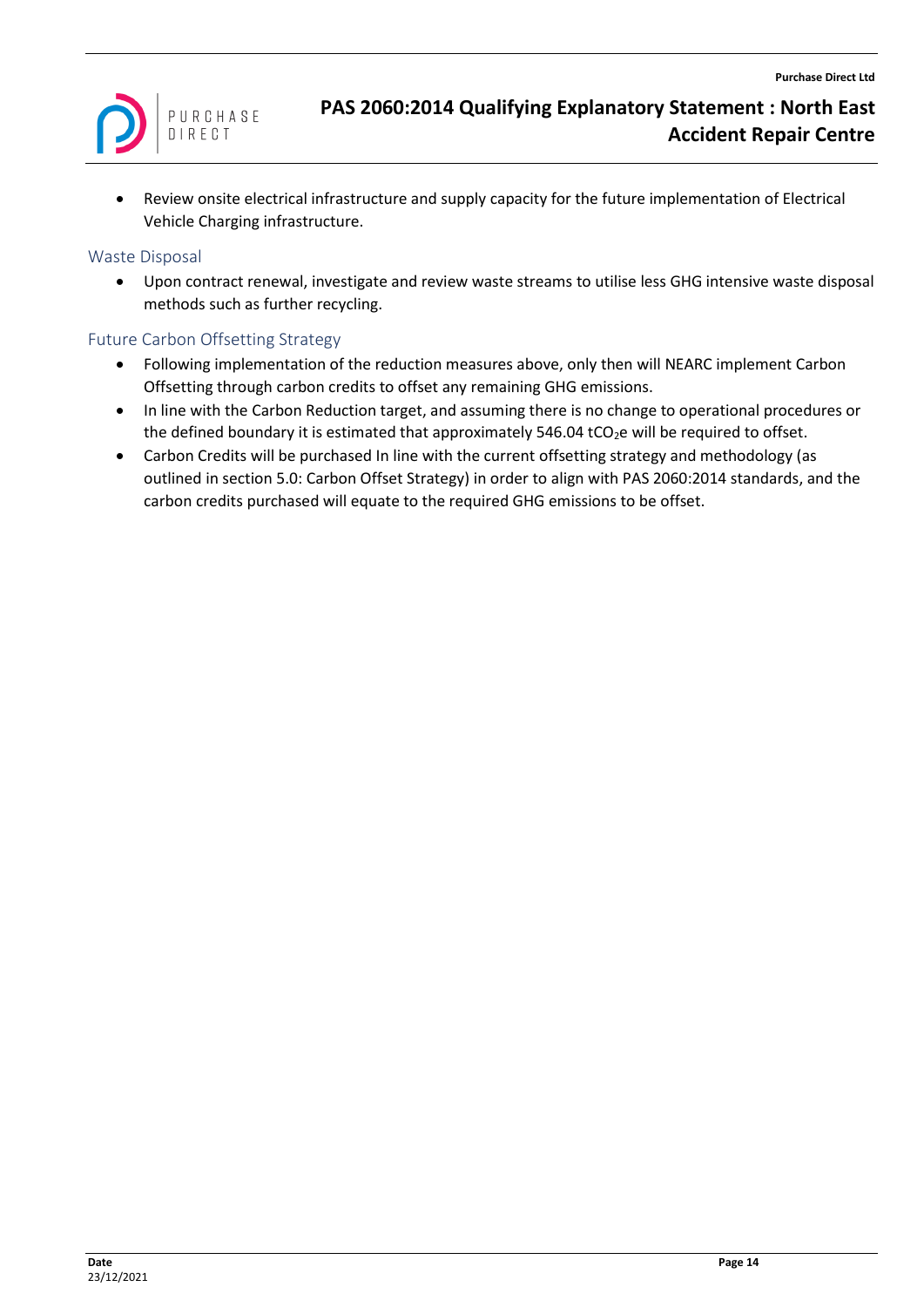

# <span id="page-14-0"></span>7.0: Annex

# <span id="page-14-1"></span>Annex A: Scope 1, 2 and 3 emissions inclusion and exclusion

| <b>Emission Source</b>       | <b>Description</b>         | Justification of exclusion (or inclusion as          |
|------------------------------|----------------------------|------------------------------------------------------|
|                              |                            | otherwise stated)                                    |
| Purchased goods and          | Extraction, production,    | <b>Excluded:</b> Emissions from the production of    |
| services (upstream)          | and transportation of      | purchased goods such as parts, tyres, coolant,       |
|                              | goods and services         | refrigerant, courtesy fuel and other vehicle         |
|                              | purchased                  | elements are not under the direct operational        |
|                              |                            | control of NEARC, as NEARC does not own or           |
|                              |                            | operate any manufacturing facilities that are        |
|                              |                            | responsible for production of these goods. These     |
|                              |                            | products are obtained from various sources           |
|                              |                            | globally, and therefore is not practicable or cost   |
|                              |                            | effective to quantify such emissions.                |
|                              |                            | Included: In contrast, the use of paint and          |
|                              |                            | bodyshop consumables have been included as           |
|                              |                            | these are used by NEARC in order to carry out        |
|                              |                            | repair activities and is within NEARC's control.     |
|                              |                            | <b>Excluded:</b> Unless otherwise advised of product |
|                              |                            | use, portable fire suppression systems are           |
|                              |                            | assumed to be 'unconsumed'. At the end of the        |
|                              |                            | products life, the product is passed on to a third   |
|                              |                            | party for disposal (see waste generated in           |
|                              |                            | operations). For these reasons, portable fire        |
|                              |                            | suppression systems are excluded.                    |
| Processing of Sold           | <b>Transformation and</b>  | <b>Excluded:</b> The transformation of parts, tyres, |
| <b>Intermediate Products</b> | inclusion of parts, tyres, | coolant, refrigerant, courtesy fuel and other        |
|                              | coolant, refrigerant,      | vehicle elements, have been excluded. With           |
|                              | courtesy fuel and other    | reference to PAS 2060:2014 Section 3.27 (Scope 3     |
|                              | vehicle elements           | emissions (other indirect)), these elements are not  |
|                              |                            | used by NEARC, but rather are fitted and passed      |
|                              |                            | on to the end user, therefore NEARC does not         |
|                              |                            | transform or process these elements.                 |
|                              |                            | Included: In contrast, the use of paint and          |
|                              |                            | bodyshop consumables have been included as           |
|                              |                            | these are used by NEARC in order to carry out        |
|                              |                            | repair activities and is within NEARC's control.     |
| Use of sold products and     | End use of parts, tyres,   | <b>Excluded:</b> The end user (customer) has control |
| services (downstream)        | coolant, refrigerant,      | over how they utilise the product and it is not      |
|                              | courtesy fuel and other    | feasible, practicable or cost effective to measure   |
|                              | vehicle elements.          | and report and offset in the boundary, nor does      |
|                              |                            | NEARC have control over this. In addition, these     |
|                              |                            | elements are not used by NEARC, but rather are       |
|                              |                            | fitted and passed on to the end user for use.        |
| End-of-Life Treatment of     | End-of-life treatment of   | <b>Excluded:</b> The waste-disposal behaviour of the |
| Sold Intermediate Products   | parts, tyres, coolant,     | end user (customer) is unknown, and one that         |
|                              | refrigerant, courtesy fuel | NEARC has no control over. Therefore, it is not      |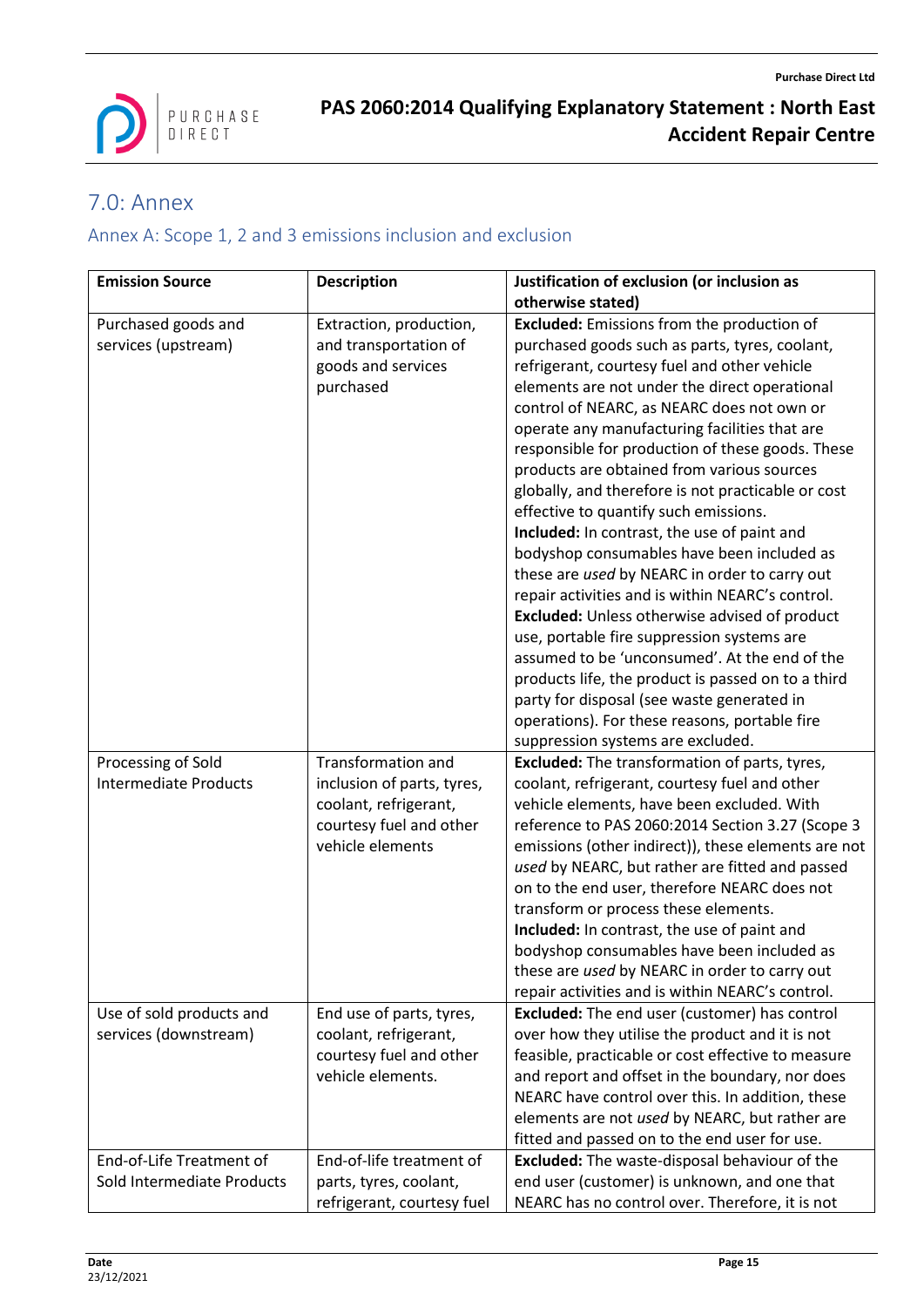

|                            | and other vehicle           | practicable, feasible or cost effective to quantify     |
|----------------------------|-----------------------------|---------------------------------------------------------|
|                            | elements.                   | such emissions.                                         |
| Capital Goods              | Fixed assets such as plant, | <b>Excluded:</b> The emissions associated with much of  |
|                            | property and equipment      | NEARC's PP&E is not practicable or cost effective       |
|                            | (PP&E).                     | to quantify such emissions. It is also not              |
|                            |                             | considered to be material.                              |
| Leased Assets (Upstream)   | Operational of leased       | Excluded: The non-combustion emissions of               |
|                            | assets such as air          | leased assets are not feasible, practicable or cost     |
|                            | compressors                 | effective to measure and report.                        |
|                            |                             | <b>Included:</b> Any operational combustion emissions   |
|                            |                             | are included within either Scope 1 or Scope 2           |
|                            |                             | emissions. These would be impracticable to isolate      |
|                            |                             | and therefore, to prevent double counting, are          |
|                            |                             | included within Scopes 1 and 2 only.                    |
| Leased Assets (Downstream) | <b>Courtesy Vehicles</b>    | <b>Excluded: Non-combustion emissions from</b>          |
|                            |                             | courtesy vehicles are not under the direct              |
|                            |                             | operational control of NEARC, but rather are            |
|                            |                             | passed on to customers. It is not practicable or        |
|                            |                             | cost effective to quantify such emissions.              |
| Fuel and Energy Related    | Employee energy             | <b>Excluded:</b> Some of NEARC's employees may have     |
| <b>Activities</b>          | consumption for remote      | flexible working arrangements (including part           |
|                            | based employees             | time, home based and shared office facilities). It is   |
|                            |                             | not practicable or cost effective to quantify such      |
|                            |                             | emissions and is subject to change. It is also not      |
|                            |                             | considered to be material.                              |
| <b>Employee Commuting</b>  | Employee fuel               | <b>Excluded: NEARC has employees with flexible</b>      |
|                            | consumption for the         | work arrangements (i.e. part time, home based,          |
|                            | transportation of           | shared office facilities) and different commuting       |
|                            | employees between their     | profiles. It is not feasible, practical or cost         |
|                            | homes and worksites.        | effective to quantify. It is also highly subject to     |
|                            |                             | change due to the rate of employee turnover             |
|                            |                             | within the automotive bodyshop industry. It is also     |
|                            |                             | not considered to be material.                          |
| Transport and distribution | Transportation of           | <b>Excluded:</b> Transportation and distribution of     |
| (upstream)                 | purchased materials or      | products purchased by NEARC between their               |
|                            | goods                       | site(s) and the supplier's is not considered to be      |
|                            |                             | material.                                               |
|                            | Transportation of           | <b>Excluded:</b> Transportation of sold products is not |
|                            | sold products               | considered to be material. Separating out NEARC's       |
|                            |                             | own sold product transportation emissions from a        |
|                            |                             | single delivery by a third party vehicle that           |
|                            |                             | provides deliveries to a number of other                |
|                            |                             | organisations at the same time would also be            |
|                            |                             | impracticable to quantify.                              |
|                            | Transportation of           | <b>Excluded:</b> Transportation of waste from sites is  |
|                            | waste                       | not considered to be material. Separating out           |
|                            |                             | NEARC's own waste transportation emissions from         |
|                            |                             | a single collection trip by a third party vehicle that  |
|                            |                             | provides waste collection to a number of other          |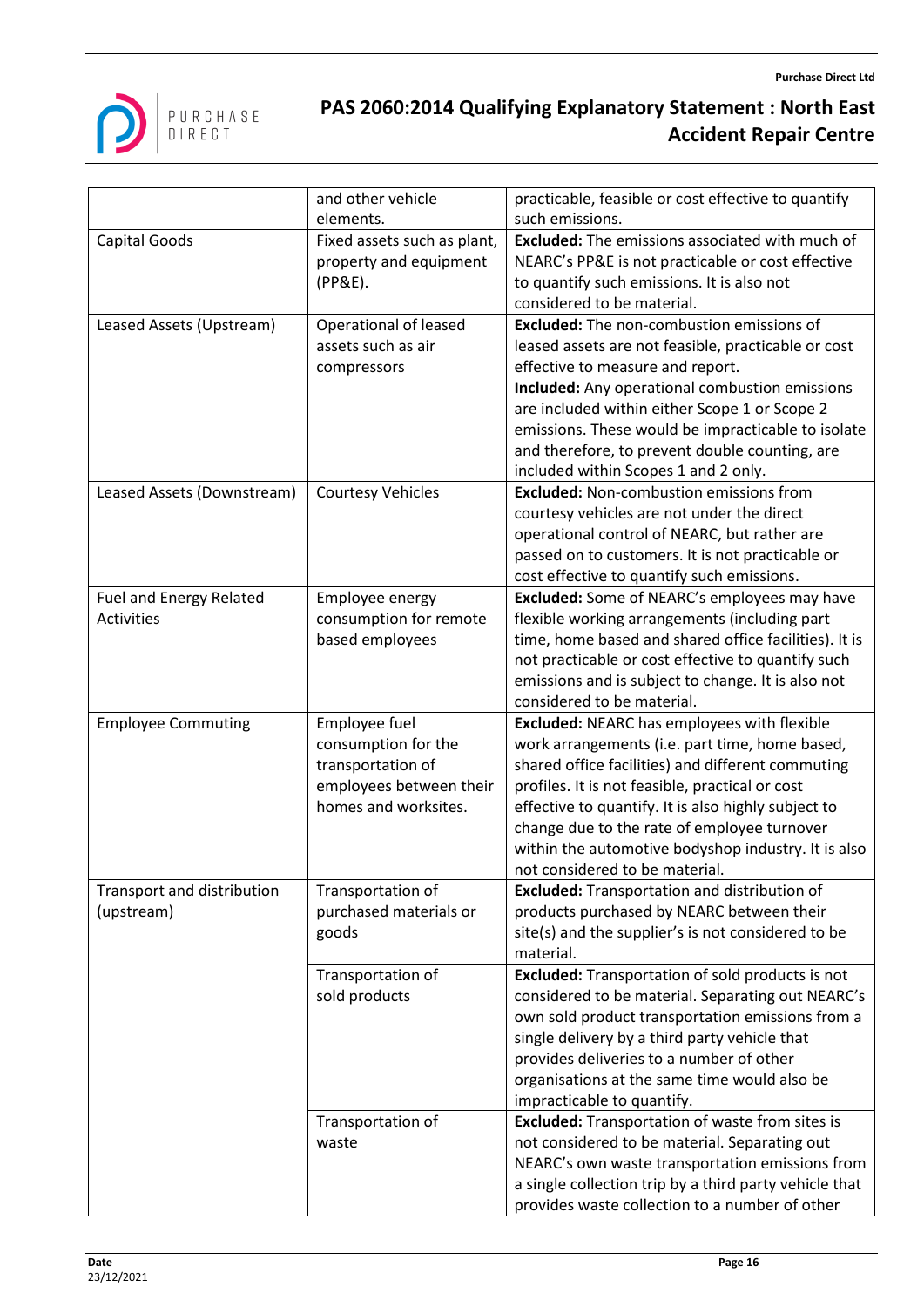

|                            |                          | organisations at the same time would also be        |
|----------------------------|--------------------------|-----------------------------------------------------|
|                            |                          | impracticable to quantify.                          |
| Transport and distribution | Transportation and       | <b>Excluded: Purchased transportation and</b>       |
| (downstream)               | distribution in vehicles | distribution including that of third party owned    |
|                            | and facilities not owned | recovery vehicles as well as any inbound logistics, |
|                            | or controlled by NEARC.  | outbound logistics between NEARC's own facilities   |
|                            |                          | is considered to be not practicable or cost         |
|                            |                          | effective to quantify such emissions.               |
| <b>Waste Generated in</b>  | Waste from fire          | Included: Emissions from waste generation within    |
| Operations                 | suppression systems and  | NEARC's boundary are included.                      |
|                            | antifreeze.              | <b>Excluded:</b> This is with the exception of fire |
|                            |                          | suppression systems and antifreeze for which at     |
|                            |                          | the end of the products life, the product is also   |
|                            |                          | passed on to a third party for disposal. Emission   |
|                            |                          | factors associated with these methods for disposal  |
|                            |                          | are not readily available, and could be highly      |
|                            |                          | inaccurate if estimated. For these reasons the      |
|                            |                          | emissions associated with these elements are        |
|                            |                          | excluded. Every effort will be made to work with    |
|                            |                          | suppliers and manufacturers in order to obtain      |
|                            |                          | accurate emission factors in future, and this PAS   |
|                            |                          | and will be updated accordingly.                    |
| Investment                 | Investments including    | <b>Excluded: NEARC's access to carbon emissions</b> |
|                            | equity and debt          | associated with investments are not feasible,       |
|                            | investments, project     | practical or cost effective to quantify. They are   |
|                            | finance                  | also not considered to be material.                 |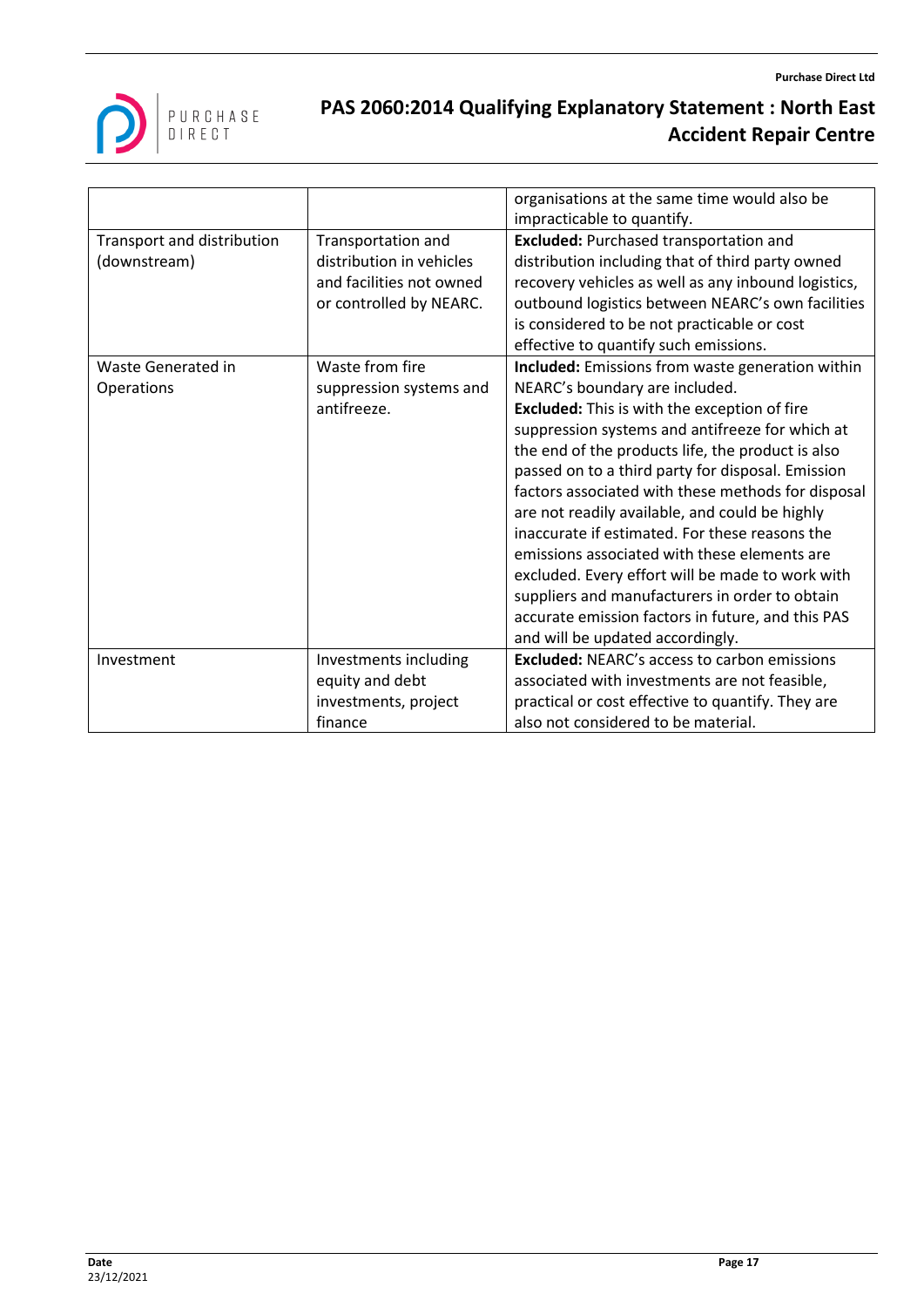

# <span id="page-17-0"></span>Annex B – Carbon offset credits

Further Project details:<https://cdm.unfccc.int/Projects/DB/SGS-UKL1204641540.4/view>

#### Voluntary Cancellation Certificate:



**United Nations** Framework Convention on Climate Change

#### DATE: 23 DECEMBER 2021 REEERENCE: VC22090/2021

# **VOLUNTARY CANCELLATION CERTIFICATE**

Presented to North East Accident Repair Centre Limited Project 2.5 MW Rice husk based cogeneration plant at Hanuman Agro Industries Limited Reason for cancellation I am offsetting greenhouse gas emissions for my company

Number of units cancelled

**558 CERs** Equivalent to 558 tonne(s) of  $CO<sub>2</sub>$ 



Start serial number: IN-5-136572338-1-1-0-1667 End serial number: IN-5-136572895-1-1-0-1667

The certificate is issued in accordance with the procedure for voluntary cancellation in the CDM Registry. The reason included in this certificate is provided by the cancellor.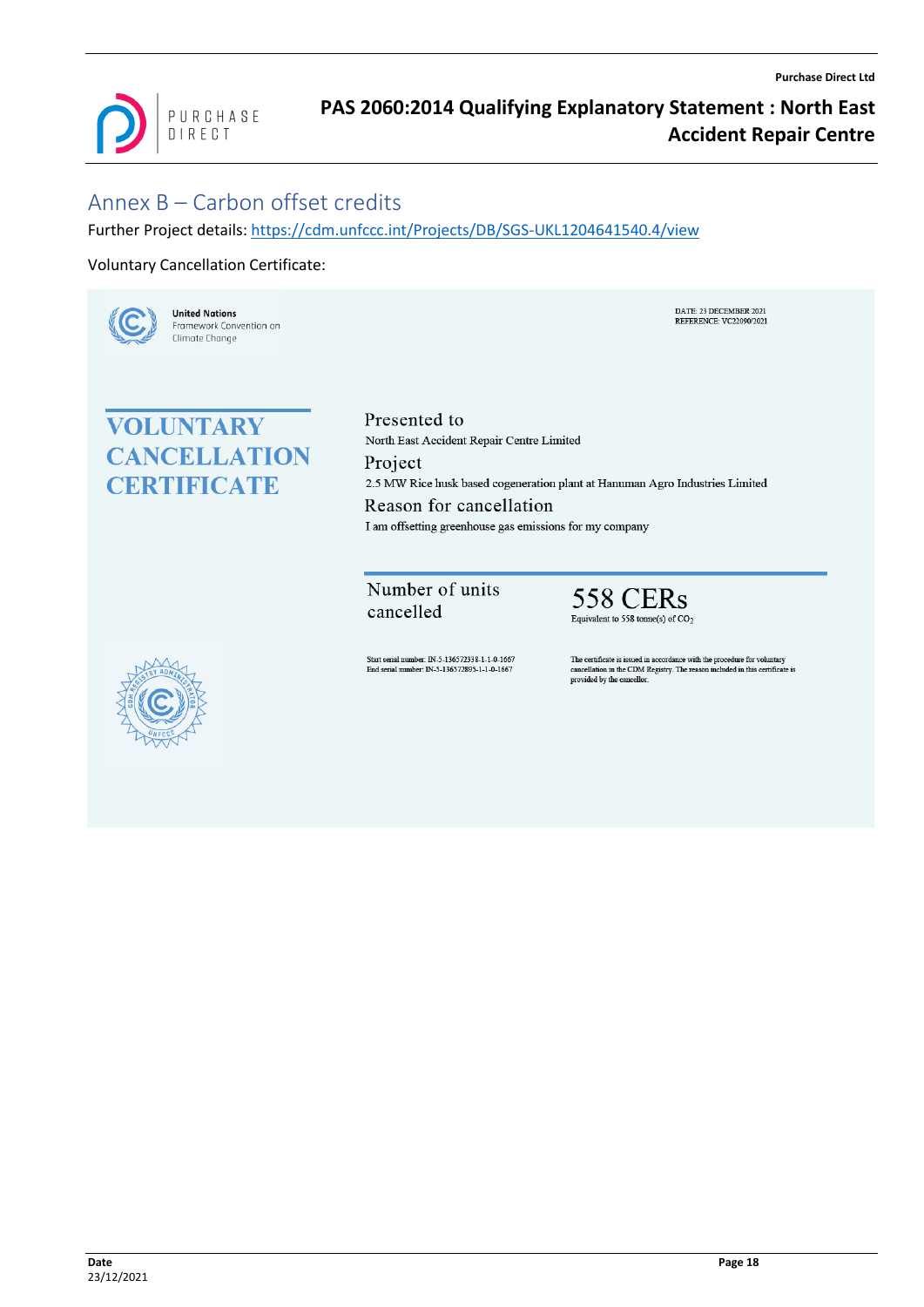

# <span id="page-18-0"></span>Annex C - Vehicle Classifications

Vehicles within an Automotive Retail Bodyshop fall within the following classifications:

| Company vehicle        | Vehicles which are driven as company cars/vans by different members of staff while they<br>are part of the company fleet. Company vehicles can also be used as demo vehicles for<br>prospective customers to drive.                                                                                                                                                                                                                                                                                                                                                                                                                                                                                                                                    |
|------------------------|--------------------------------------------------------------------------------------------------------------------------------------------------------------------------------------------------------------------------------------------------------------------------------------------------------------------------------------------------------------------------------------------------------------------------------------------------------------------------------------------------------------------------------------------------------------------------------------------------------------------------------------------------------------------------------------------------------------------------------------------------------|
| Courtesy               | Customers who bring their personal vehicles in to be serviced may require the loan of a<br>vehicle. Fuel consumed within courtesy vehicles is therefore outside the responsibility and<br>influence of NEARC. For this reason, courtesy vehicles are deemed within the customer's<br>scope and are therefore excluded from the Carbon Footprint. Courtesy vehicles are usually<br>rented from a third party leasing company and are returned after a period of time.                                                                                                                                                                                                                                                                                   |
| Demo                   | A vehicle that is used to demonstrate a make and model to a prospective buyer, wishing to<br>purchase a new or used vehicle. These vehicles are mainly driven by members of the<br>public who are prospective customers. Whilst this category is not often seen within<br>Automotive Retail Bodyshop's fleets, there are occasions where exceptions occur, hence<br>the reason for the category's inclusion.<br>NEARC are unable to control or influence the driving habits of customers or which vehicle<br>they test drive, and for this reason are deemed within the customer's scope and are<br>therefore excluded from the Carbon Footprint. The most efficient vehicles within a<br>range/brand of vehicles are chosen as demonstrator vehicles. |
| <b>Mobile Services</b> | These vehicles provide a mobile service for vehicle repairs and maintenance.                                                                                                                                                                                                                                                                                                                                                                                                                                                                                                                                                                                                                                                                           |
| Parts                  | Parts vehicles which make deliveries of stock to all NEARC's locations.                                                                                                                                                                                                                                                                                                                                                                                                                                                                                                                                                                                                                                                                                |
| Pool Car               | Used as spare company vehicles or as run arounds.                                                                                                                                                                                                                                                                                                                                                                                                                                                                                                                                                                                                                                                                                                      |
| Transporter            | For collection and delivery of multiple vehicles, including vehicle recovery.                                                                                                                                                                                                                                                                                                                                                                                                                                                                                                                                                                                                                                                                          |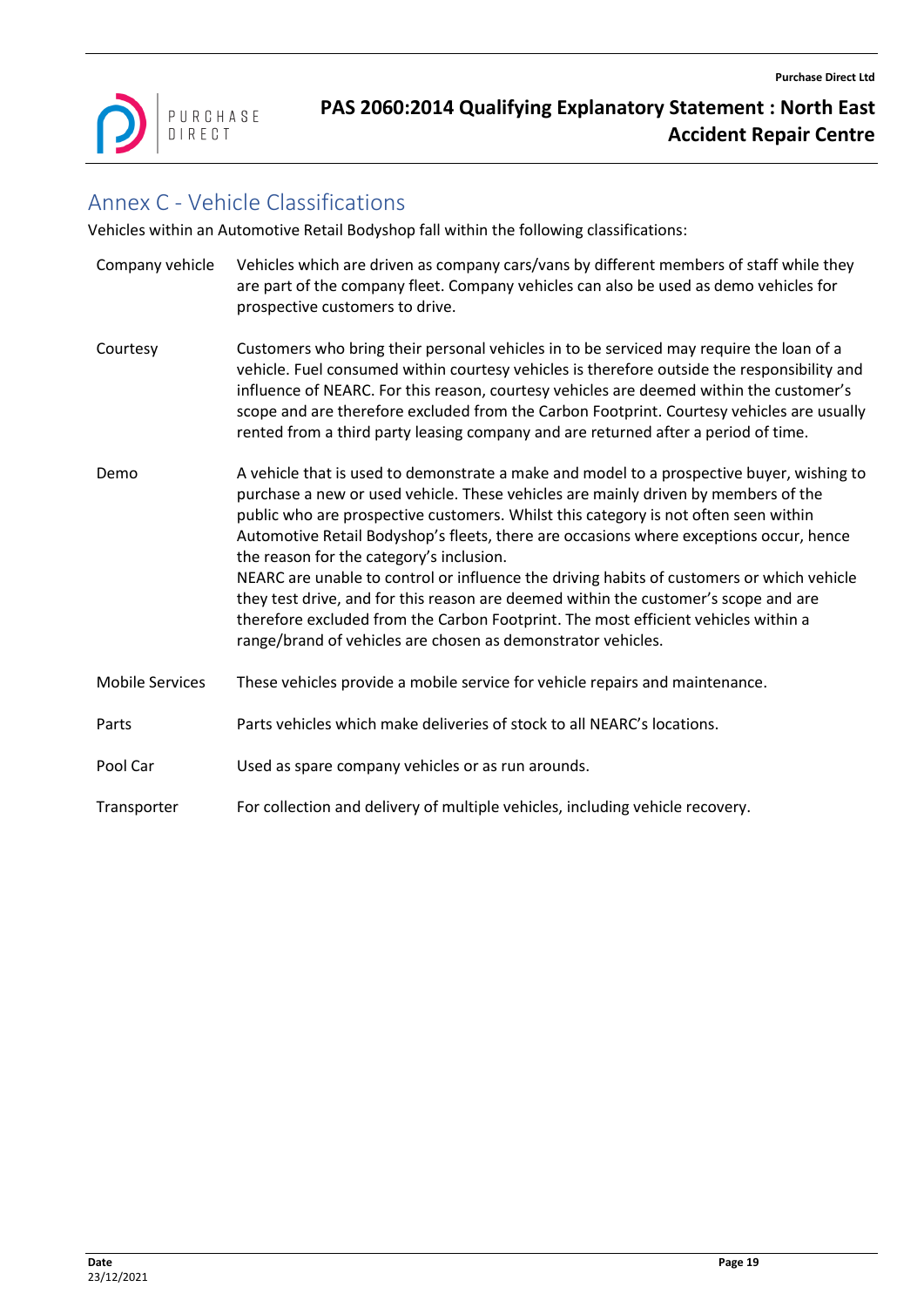

# <span id="page-19-0"></span>Annex D – Carbon Neutral Assurance Sign Off

By signing below, Purchase Direct confirms that NEARC is Carbon Neutral in accordance with PAS 2060:2014, as outlined in the above documentation.

Sign:

Validator: Emma Callicott

Sign:

Auditor: Louise Neilson

Both for and on behalf of Purchase Direct Ltd.

By signing below, the board level director for NEARC confirms they

- are responsible for providing Purchase Direct with all data required to calculate GHG emissions within the organisational boundary;
- have reviewed the recommendations within this QES;
- are satisfied, to the best of their knowledge, that the information provided for the use within this QES is correct.

| Sign:     |             |
|-----------|-------------|
| Name:     | Rogin Cours |
| Position: | $Duncerc-$  |
| Date:     | 51112022    |

For and on behalf of NEARC.